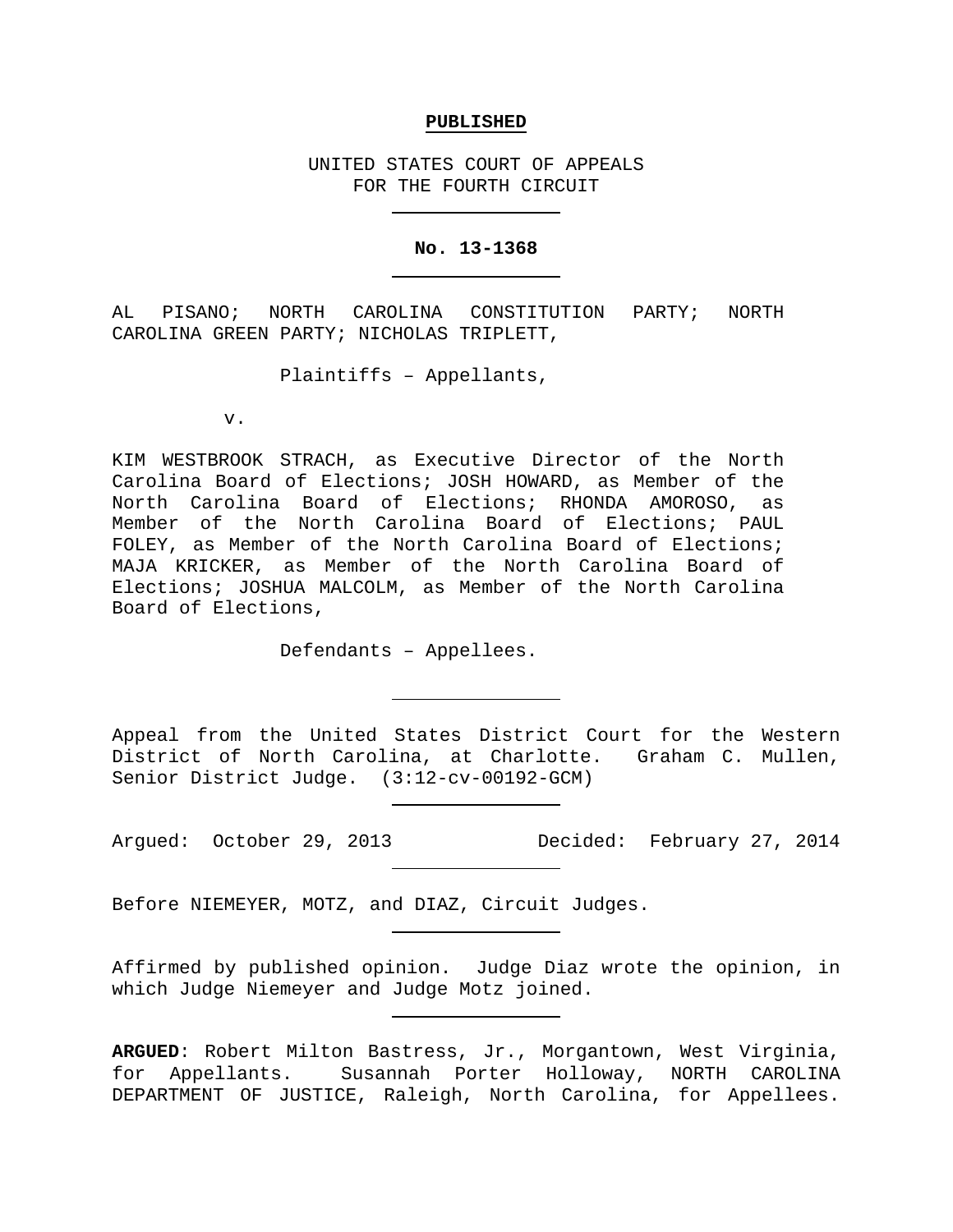**ON BRIEF**: Jason E. Huber, CHARLOTTE SCHOOL OF LAW, Charlotte, North Carolina, for Appellants. Roy Cooper, North Carolina Attorney General, Susan K. Nichols, Special Deputy Attorney General, NORTH CAROLINA DEPARTMENT OF JUSTICE, Raleigh, North Carolina, for Appellees.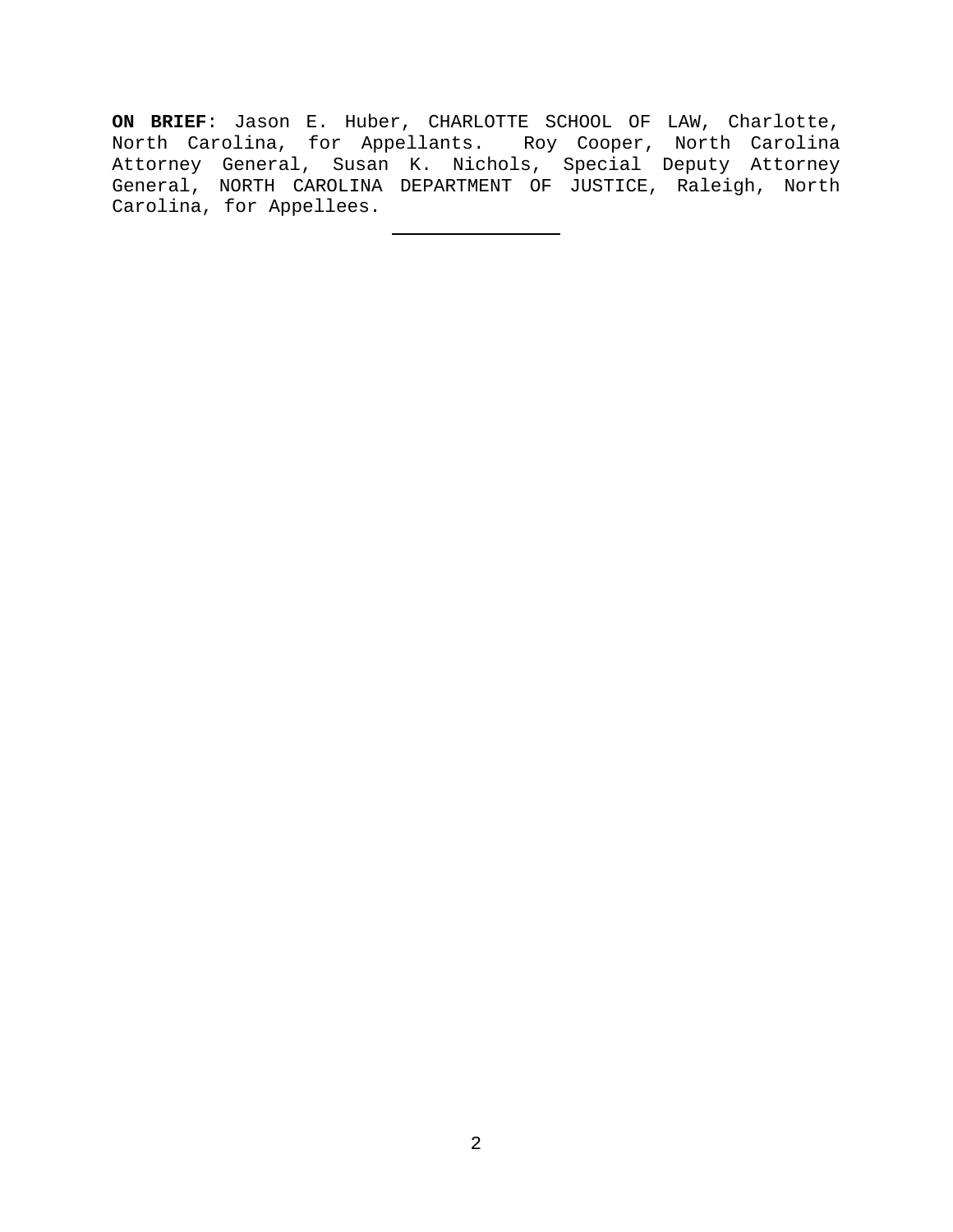DIAZ, Circuit Judge:

North Carolina provides three ways for a candidate to appear on a general election ballot when running for a partisan federal, state, county, or municipal office.<sup>[1](#page-2-0)</sup> First, a "recognized" political party may nominate candidates. Second, unaffiliated candidates may petition to appear on a general election ballot. Third, and most relevant here, a "new" political party may nominate candidates.

In this appeal, Al Pisano, Nicholas Triplett, the North Carolina Constitution Party, and the North Carolina Green Party raise an as-applied challenge to North Carolina's May 17 petition-filing deadline for the formation of new political parties. $^2$  $^2$  They contend that the deadline violates the First and Fourteenth Amendments because it imposes an unjustified, severe burden on their ability to field presidential candidates. They also assert that the deadline violates the Equal Protection Clause of the Fourteenth Amendment because it places an additional, substantial burden on them that is not imposed on unaffiliated candidates or recognized political parties.

<span id="page-2-0"></span> $1$  An individual may also qualify as a write-in candidate for a non-municipal, partisan office. See N.C. Gen. Stat. § 163- 123.

<span id="page-2-1"></span><sup>2</sup> Al Pisano is the chairperson of the North Carolina Constitution Party. Nicholas Triplett is a vice chairperson of the North Carolina Green Party.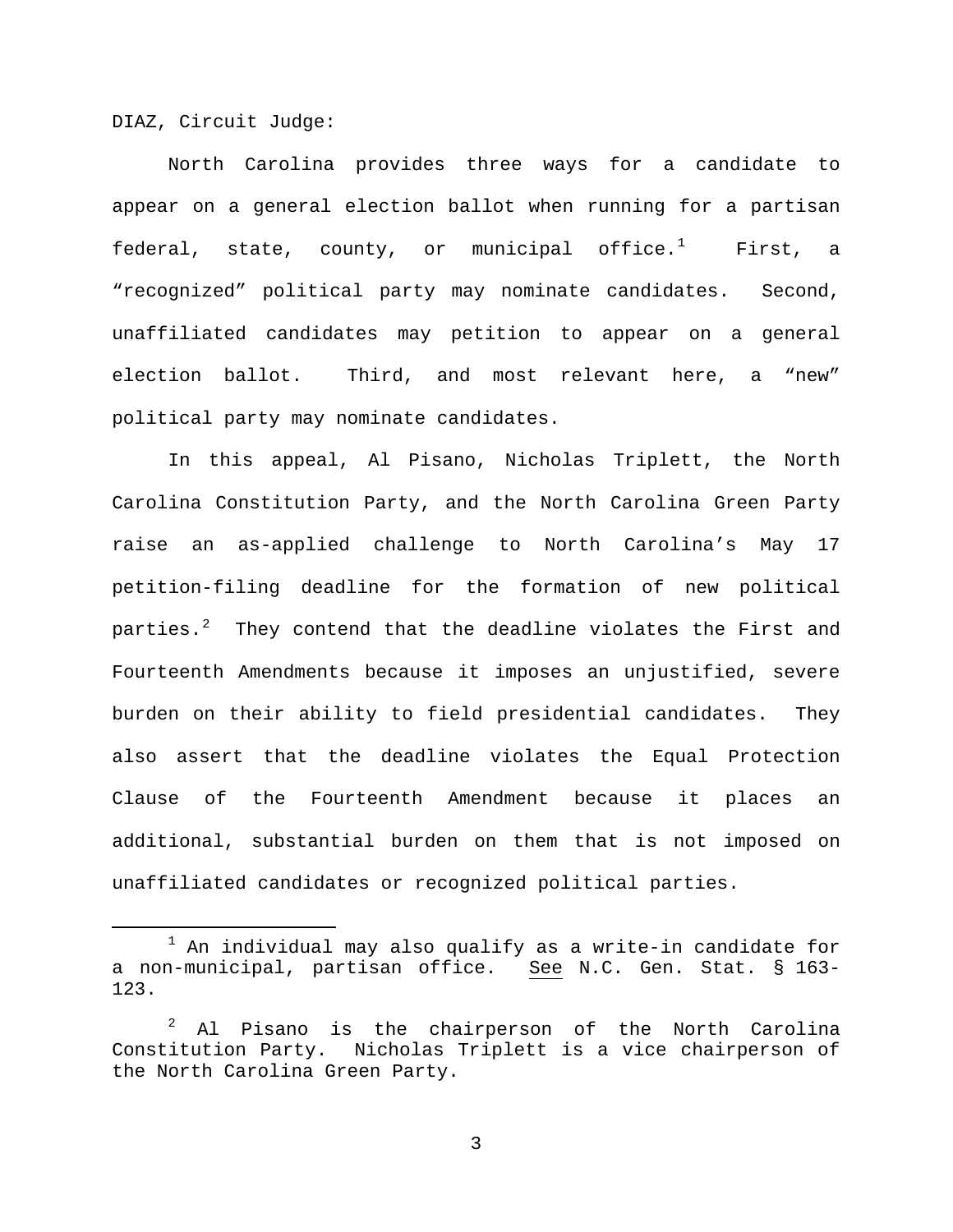The district court held that discovery was not necessary to determine the constitutionality of the deadline and upheld its validity, noting that the deadline has no impact on Plaintiffs' constitutional rights. Even assuming that it did, however, the court concluded that the deadline is justified, and any burden it imposes is ameliorated by other aspects of North Carolina's statutory framework. For the reasons that follow, we affirm.

I.

We begin with a brief sketch of the relevant statutory framework before turning to the issues presented.

## A.

North Carolina election law provides that a recognized political party may nominate candidates for federal, state, and local offices. McLaughlin v. N.C. Bd. of Elections, 65 F.3d 1215, 1218 (4th Cir. 1995). Recognized political parties must nominate their candidates by primary election unless only one candidate from that party seeks election for a particular office. Id. at 1219; see also N.C. Gen. Stat. § 163-110. North Carolina recognizes a political party if it polled at least two percent of the entire votes cast in the state for governor or for presidential electors. See N.C. Gen. Stat. § 163-96(a)(1).

A new political party may also nominate candidates. See id. § 163-98. To do so, a qualifying new party must select its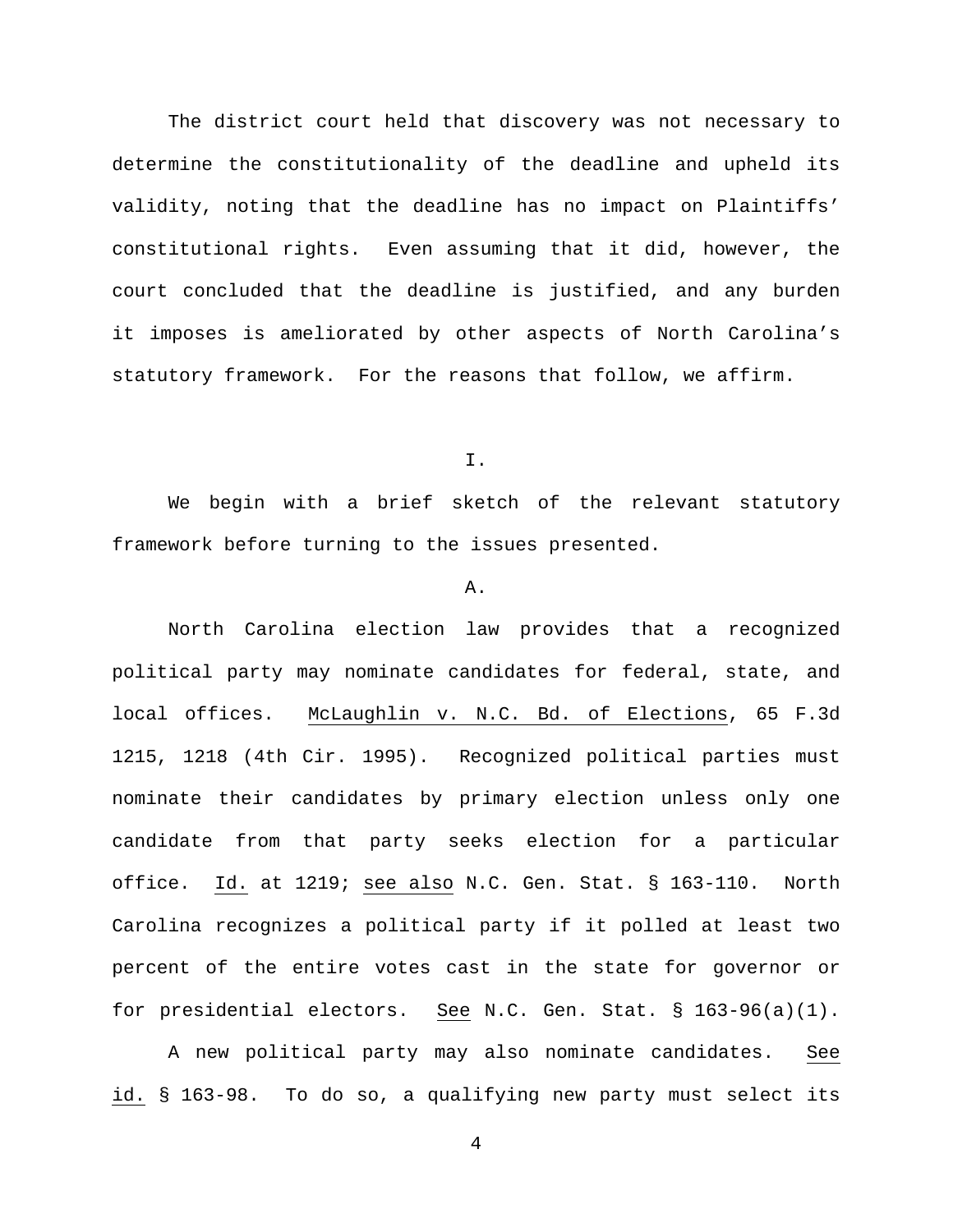candidates by party convention and submit its nominees by July 1. Id. To qualify as a new party, a group must file petitions with the State Board of Elections before 12:00 PM on June 1 in the election year in which the group desires to participate. Id. § 163-96(a)(2), (b1). A separate petition must be filed for each county in which the group gathers signatures. See id.  $$163-96(b), (b1).$ 

The petitions must collectively be "signed by registered and qualified voters in [North Carolina] equal in number to two percent (2%) of the total number of voters who voted in the most recent general election for Governor," with at least 200 signatures from each of at least four congressional districts. Id. § 163-96(a)(2). In addition to complying with the June 1 deadline, a group must submit each petition for verification to the chairperson of the county board of elections in the county where the signatures were obtained by  $5:00$  PM on May  $17.^3$  $17.^3$   $\underline{\text{Id.}}$  $$163-96(b1)$ .

<span id="page-4-0"></span><sup>&</sup>lt;sup>3</sup> The statute does not expressly say that May 17 is the operative deadline. Rather, it requires that the petitions be submitted to the chairperson "of the county board of elections in the county in which the signatures were obtained no later than 5:00 P.M. on the fifteenth day preceding the date the petitions are due to be filed with the State Board of<br>Elections." N.C. Gen. Stat. § 163-96(b1). Although Plaintiffs Elections." N.C. Gen. Stat.  $\S$  163-96(b1). initially contended that the operative deadline was May 16, see First Am. Compl.  $\P$  19, they now concede the additional day.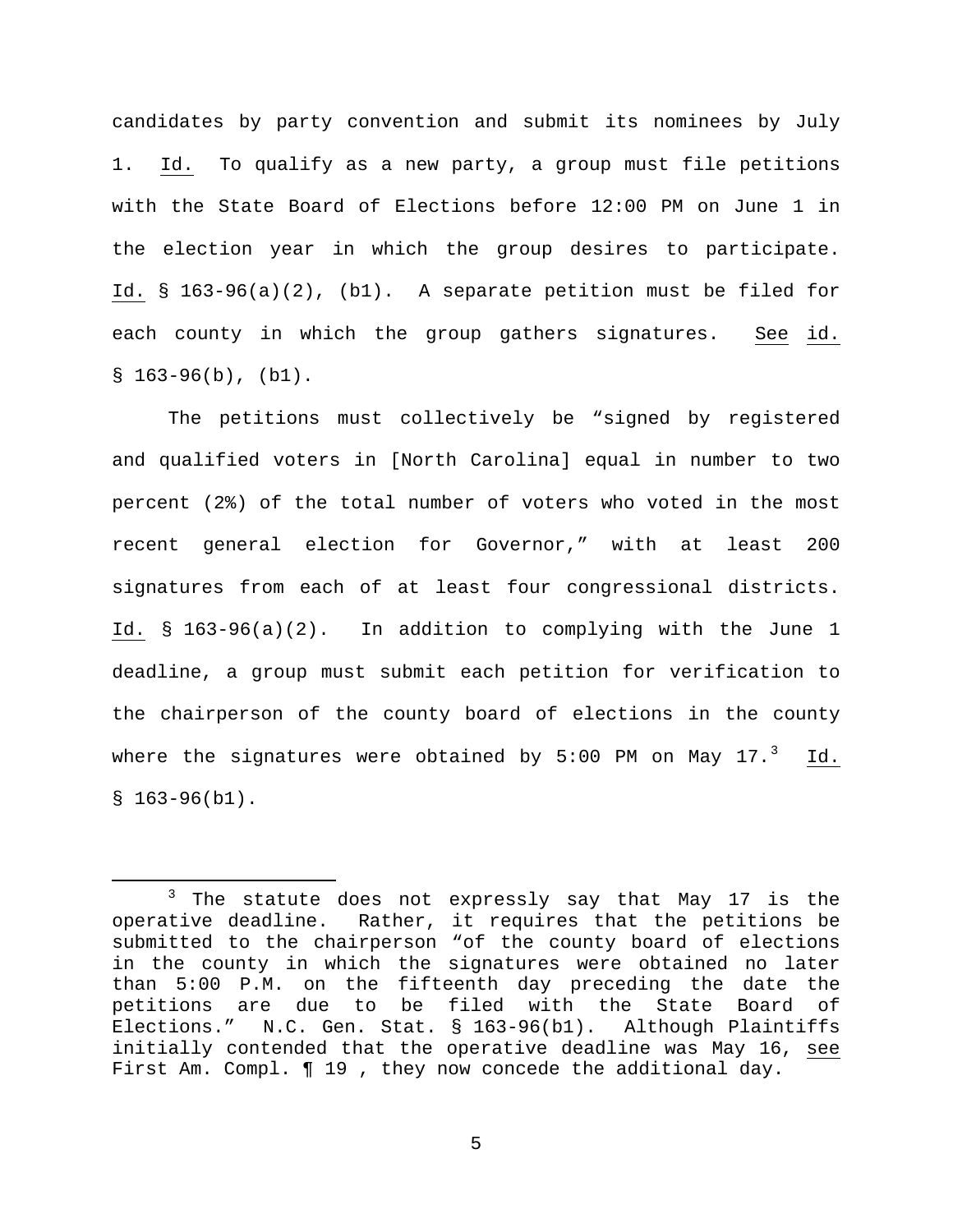Groups seeking to form new political parties are not limited to a short time frame for gathering signatures and have notice of the number of signatures required three-and-one-half years before the deadline. This is so because the number of required signatures is based on the total number of votes cast in the previous gubernatorial election. See id. § 163-96(a)(2). North Carolina does not preclude voters from signing petitions based on their party affiliation or from signing multiple petitions.

North Carolina held a primary election on May 8, 2012. The Republican presidential candidate was nominated in August, and the Democratic presidential candidate was nominated in September. The general election was held on November 6. To nominate candidates for North Carolina's general election ballot, a group needed to collect and timely submit 85,379 signatures, a figure amounting to two percent of the total number of votes cast in North Carolina's 2008 gubernatorial election.

## B.

The North Carolina Constitution Party and Al Pisano filed suit against the Executive Director of the State Board of Elections and its members on March 27, 2012. On April 6, they filed an amended complaint, joined by the North Carolina Green Party and Nicholas Triplett. Plaintiffs allege that the May 17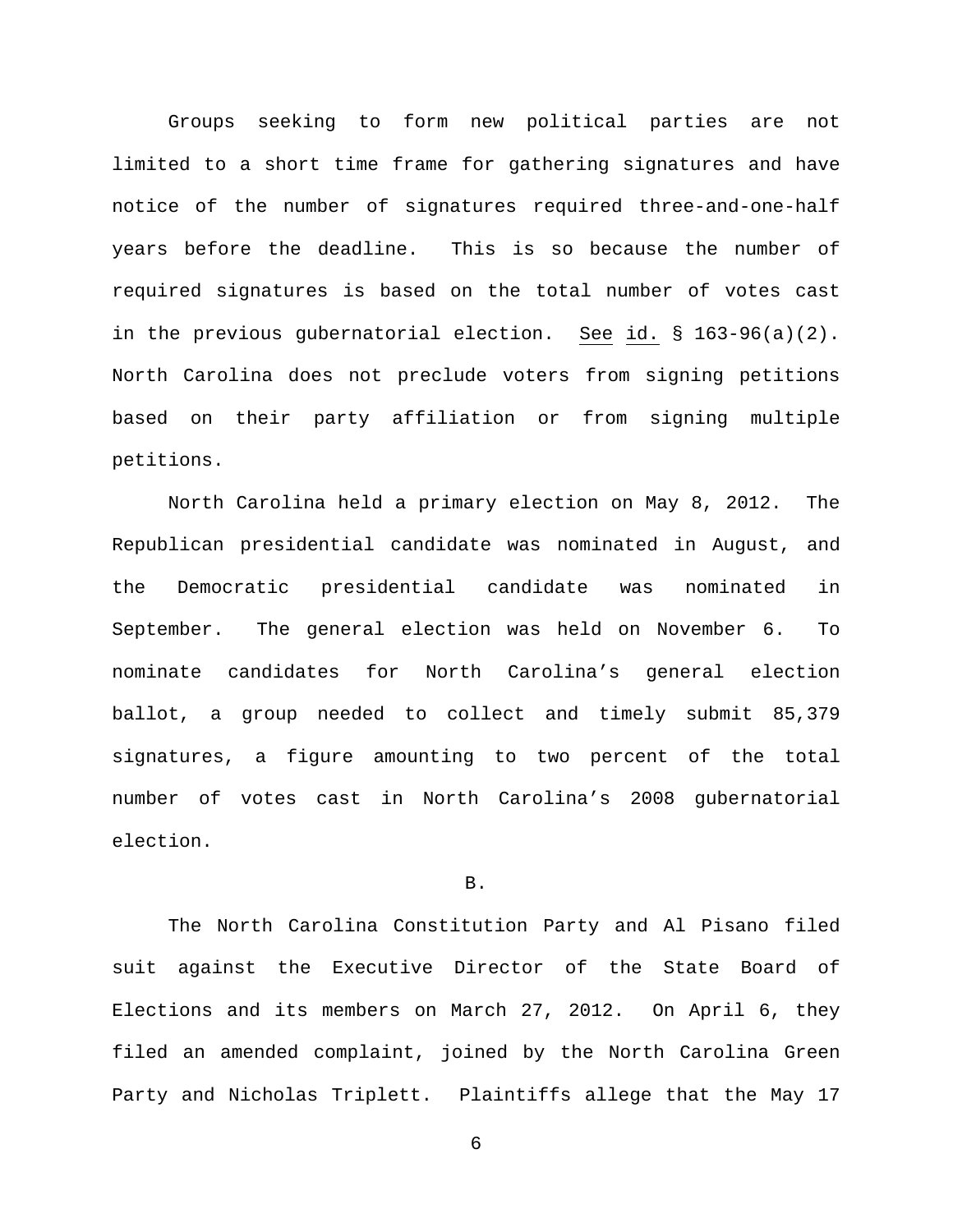deadline violates the First and Fourteenth Amendments and the Equal Protection Clause because it severely burdens their ability to field presidential candidates. Although Plaintiffs do not challenge North Carolina's two percent signature requirement, they argue that the deadline, in combination with the signature requirement, creates an impermissible barrier to ballot access. Plaintiffs moved in the district court for a preliminary injunction to prevent enforcement of the May 17 petition-filing deadline in the 2012 presidential election, which the district court denied.

The parties subsequently held a conference in which they agreed not to take discovery until the district court ruled on Defendants' motion for summary judgment or Plaintiffs' motion under Federal Rule of Civil Procedure 56(d) for discovery. The district court denied the Rule 56(d) motion on October 18, 2012, concluding that discovery was not needed to decide whether the May 17 deadline is unconstitutional. The court allowed Plaintiffs time to file additional affidavits before the court ruled on the summary judgment motion, but Plaintiffs did not take advantage of that opportunity.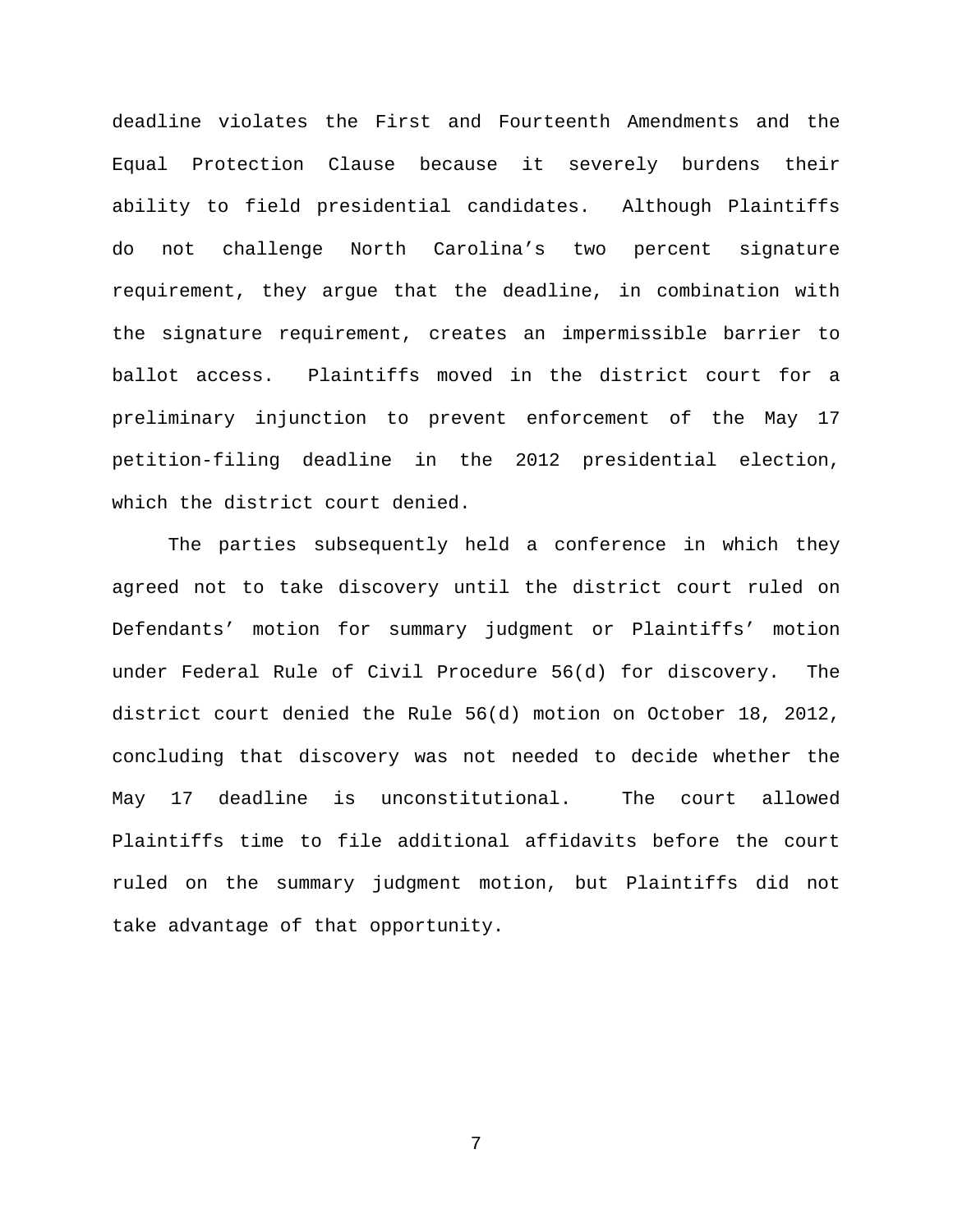On March 1, 2013, the district court granted Defendants' motion for summary judgment.[4](#page-7-0) It first stated that the filing deadline has no impact on Plaintiffs' rights and that it is instead the unchallenged two percent signature requirement that imposes a severe burden. The court then concluded, however, that the filing deadline is constitutional even if it does impose a burden. Applying strict scrutiny, the court determined that the deadline is narrowly tailored and that any burden it imposes "is significantly lessened by the alleviating factors in the overall statutory scheme." J.A. 96-97. The district court also rejected Plaintiffs' equal protection claim, holding that groups seeking to form new political parties are not similarly situated to unaffiliated candidates or recognized political parties. This appeal followed.

# II.

#### A.

Plaintiffs first argue that the district court erred in denying their Rule 56(d) motion. Rule 56(d) mandates that

<span id="page-7-0"></span><sup>&</sup>lt;sup>4</sup> The district court ruled on the merits of Plaintiffs' claims after the November 2012 general election. The case is not moot, however, because Plaintiffs' challenge to the May 17 deadline falls under the "capable of repetition, yet evading review" exception to the mootness doctrine. See Norman v. Reed, 502 U.S. 279, 287-88 (1992) (internal quotation marks omitted).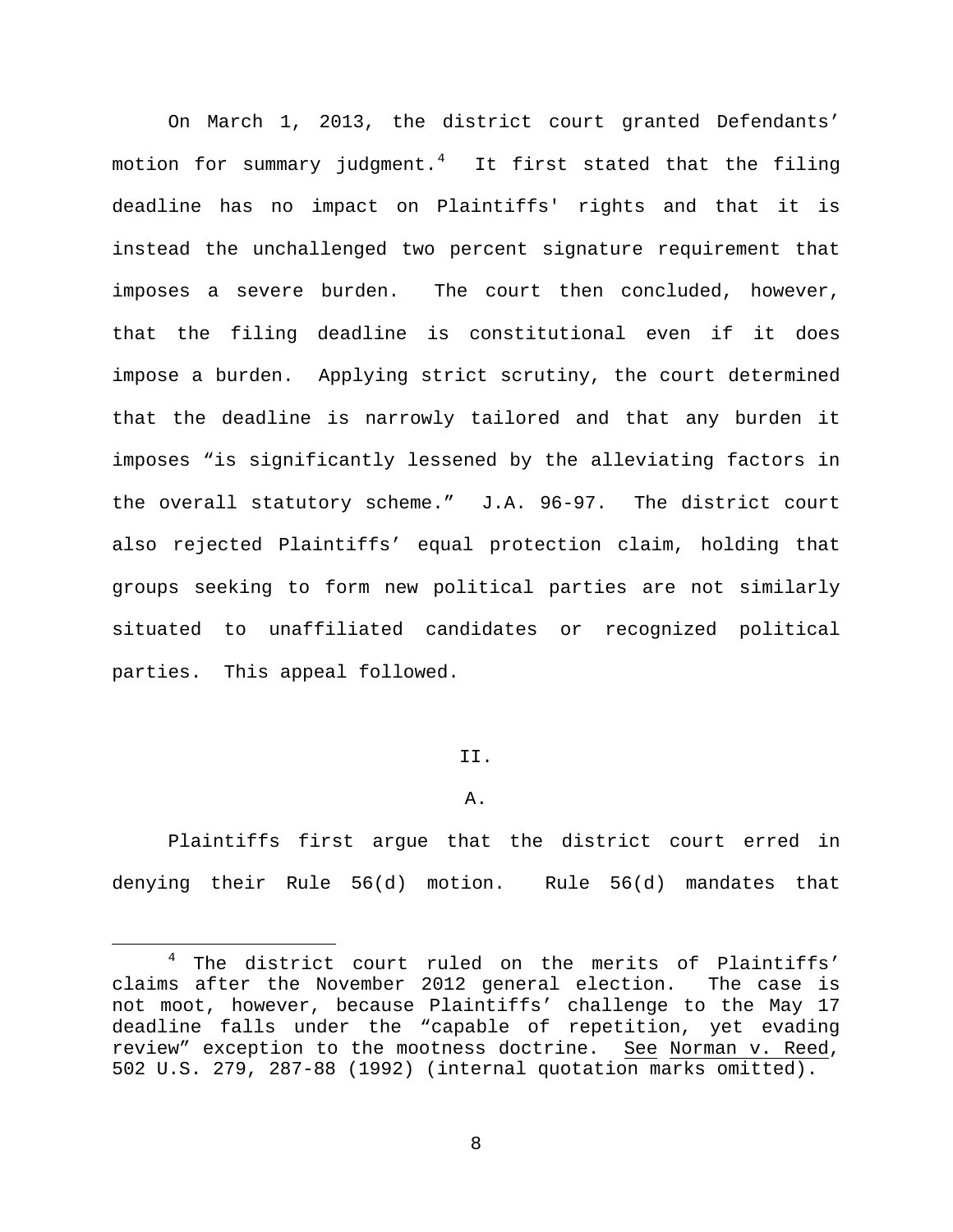summary judgment be denied when the nonmovant "has not had the opportunity to discover information that is essential to his opposition."<sup>[5](#page-8-0)</sup> Ingle ex rel. Estate of Ingle v. Yelton, 439 F.3d 191, 195 (4th Cir. 2006) (internal quotation marks omitted). A court should hesitate before denying a Rule 56(d) motion when the nonmovant seeks necessary information possessed only by the movant. Id. at 196-97. But a court may deny a Rule 56(d) motion when the information sought would not by itself create a genuine issue of material fact sufficient for the nonmovant to survive summary judgment. Id. at 195. We review a district court's denial of a Rule 56(d) motion for abuse of discretion. Greater Balt. Ctr. for Pregnancy Concerns, Inc., 721 F.3d at 280.

Plaintiffs sought the following discovery: (1) production of any state records regarding minor parties' attempts to gain ballot access for presidential candidates in North Carolina; (2) a deposition of Gary Bartlett, then Executive Director of the State Board of Elections, to explore North Carolina's justifications for the May 17 deadline; and (3) information from officials in other states as to the efficacy of later filing

<span id="page-8-0"></span> <sup>5</sup> "By amendment that took effect on December 1, 2010, former Rule 56(f) was carried forward into subdivision (d) without substantial change." Greater Balt. Ctr. for Pregnancy Concerns, Inc., v. Mayor of Balt., 721 F.3d 264, 275 n.6 (4th Cir. 2013) (en banc).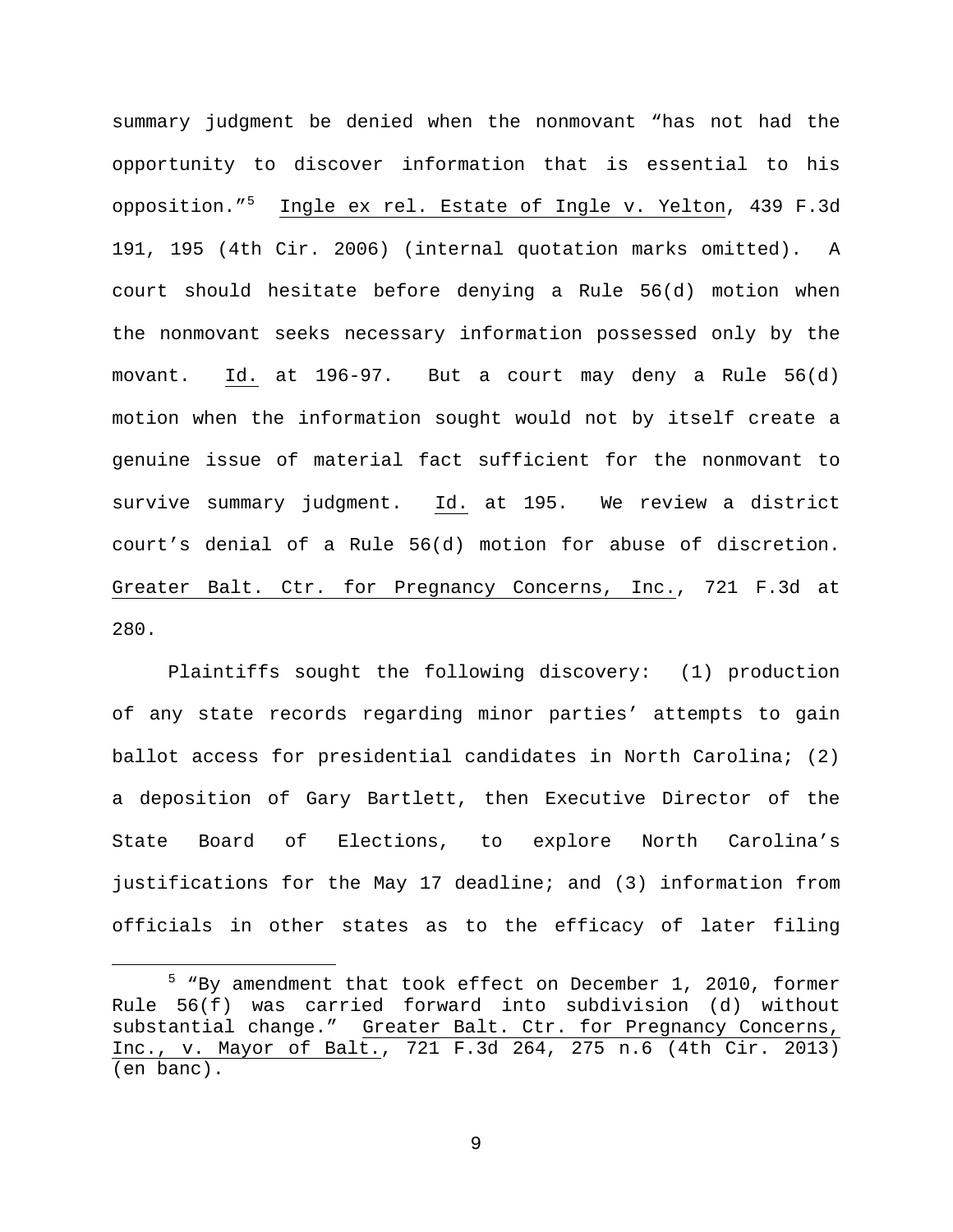deadlines. They contend that this discovery was essential to their ability to oppose summary judgment.

We conclude that the district court did not abuse its discretion on this issue. To begin with, the record includes information regarding other minor parties' efforts to gain ballot access in recent years. Between 1996 and 2012, the Libertarian Party qualified as a new party four times and qualified once as a recognized political party based on previous election results. The Reform Party qualified as a new party twice, and the Natural Law Party and the Americans Elect Party each qualified as a new party once. We also know that as of April 17, 2012, five groups other than Plaintiffs had expressed interest in forming new political parties but had not submitted any signatures. In addition, the State Board of Elections posts the status of current statewide petitions in each county on its website. Plaintiffs do not appear to dispute this record evidence; they simply want more.

Plaintiffs complain that they do not know precisely how many groups have attempted but failed to qualify as new political parties. True enough, but we are satisfied that this information by itself would not create a genuine issue of material fact sufficient to preclude summary judgment, given that the question before us is principally one of law, and there is a wealth of case law assessing similar challenges.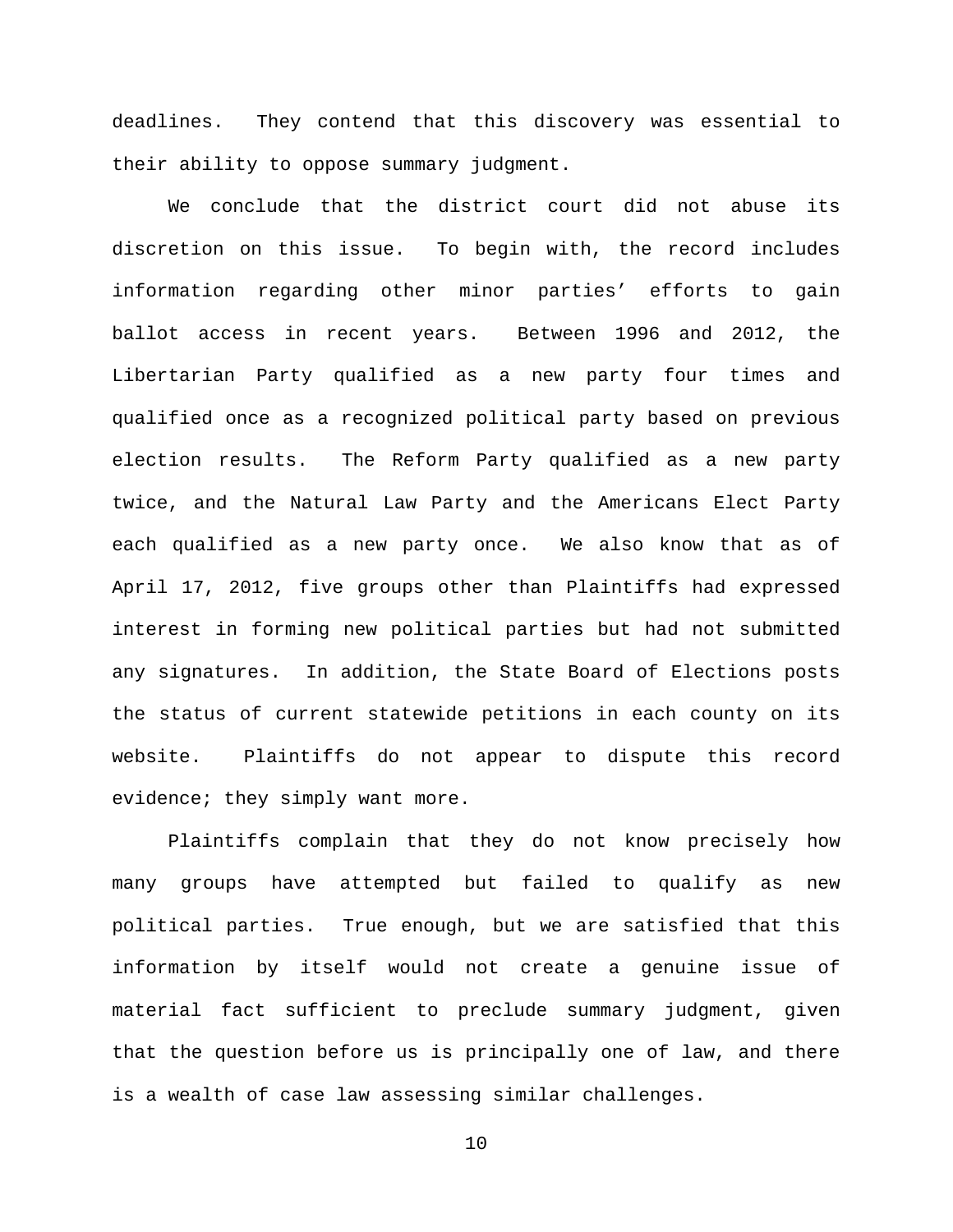Second, with respect to North Carolina's reasons for the May 17 deadline, the record provides justifications. In a sworn declaration, Bartlett highlighted the problems that the state fears would arise without ballot-access requirements, including "tremendous voter confusion and chaos." J.A. 19. At bottom, Plaintiffs want to compel North Carolina to say more in support of the May 17 deadline. But the fact that Plaintiffs believe the state has provided only ephemeral support for the deadline goes to the merits of their claim--not to whether the district court properly denied the Rule 56(d) motion.

Finally, Plaintiffs sought information from officials in other states about possible alternatives to the May 17 deadline, presumably to attack the merits of North Carolina's choice. The district court, however, did not bar Plaintiffs from obtaining and presenting that evidence. To the contrary, it gave Plaintiffs ample opportunity to offer additional affidavits before considering the summary judgment motion, but Plaintiffs simply chose not to do so.

We find no abuse of discretion on this record.

## B.

We next consider whether the May 17 petition-filing deadline violates Plaintiffs' First and Fourteenth Amendment rights. We review the district court's grant of summary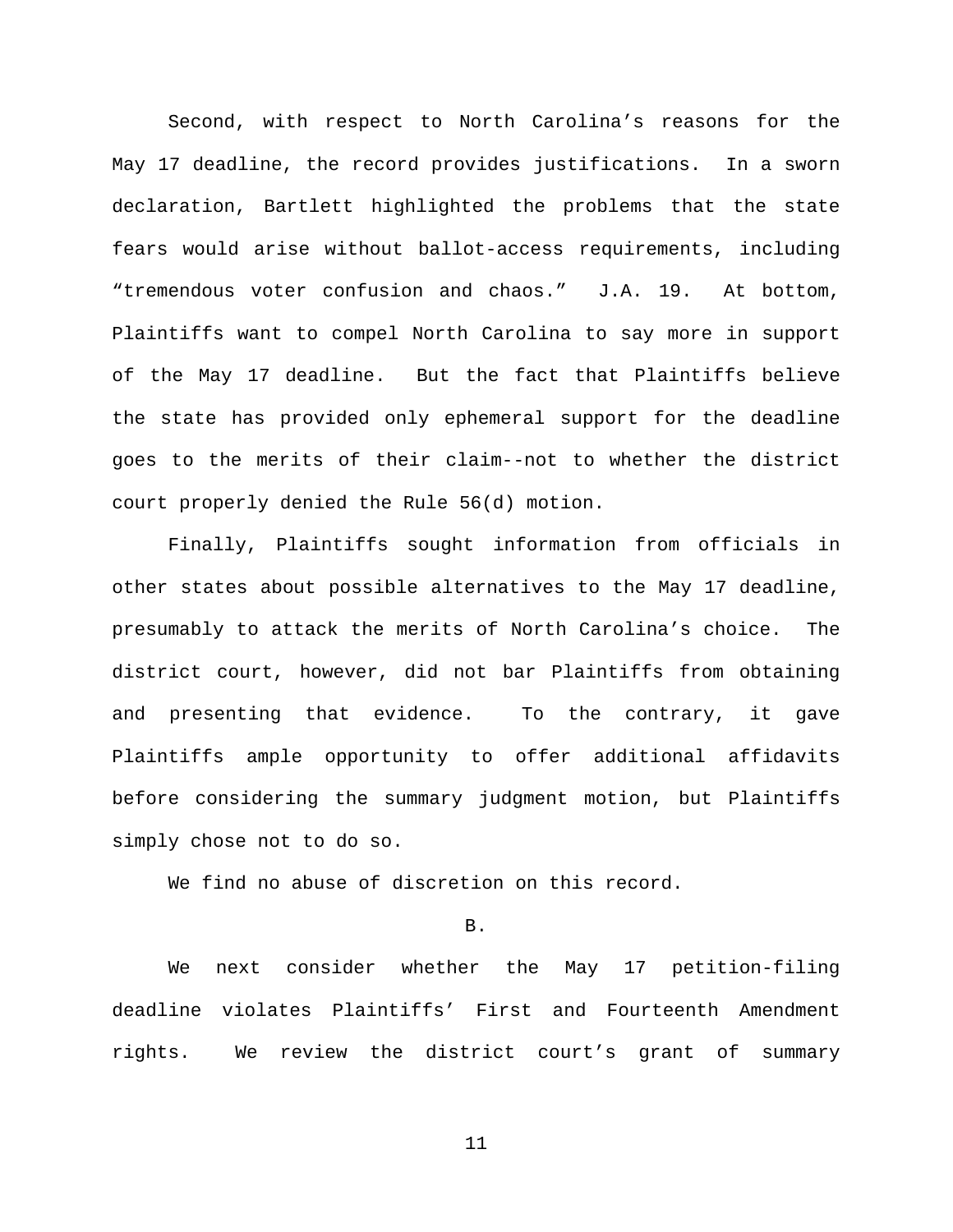judgment de novo. See S.C. Green Party v. S.C. State Election Comm'n, 612 F.3d 752, 755 (4th Cir. 2010).

It is well established that ballot-access restrictions "implicate substantial voting, associational and expressive rights protected by the First and Fourteenth Amendments." McLaughlin, 65 F.3d at 1221. In analyzing whether state election laws impermissibly infringe on such rights, the Supreme Court has instructed us to weigh

'the character and magnitude of the asserted injury to the rights protected by the First and Fourteenth Amendments that the plaintiff seeks to vindicate' against 'the precise interests put forward by the State as justifications for the burden imposed by its rule,' taking into consideration 'the extent to which those interests make it necessary to burden the plaintiff's rights.'

Burdick v. Takushi, 504 U.S. 428, 434 (1992) (quoting Anderson v. Celebrezze, 460 U.S. 780, 789 (1983)).

Applying the Anderson/Burdick framework, we have stated that election laws that impose a severe burden on ballot access are subject to strict scrutiny, and a court applying strict scrutiny may uphold the restrictions only if they are "narrowly drawn to advance a state interest of compelling importance." McLaughlin, 65 F.3d at 1220 (internal quotation marks omitted). On the other hand, "if a statute imposes only modest burdens, then a State's important regulatory interests will usually be enough to justify reasonable, nondiscriminatory restrictions."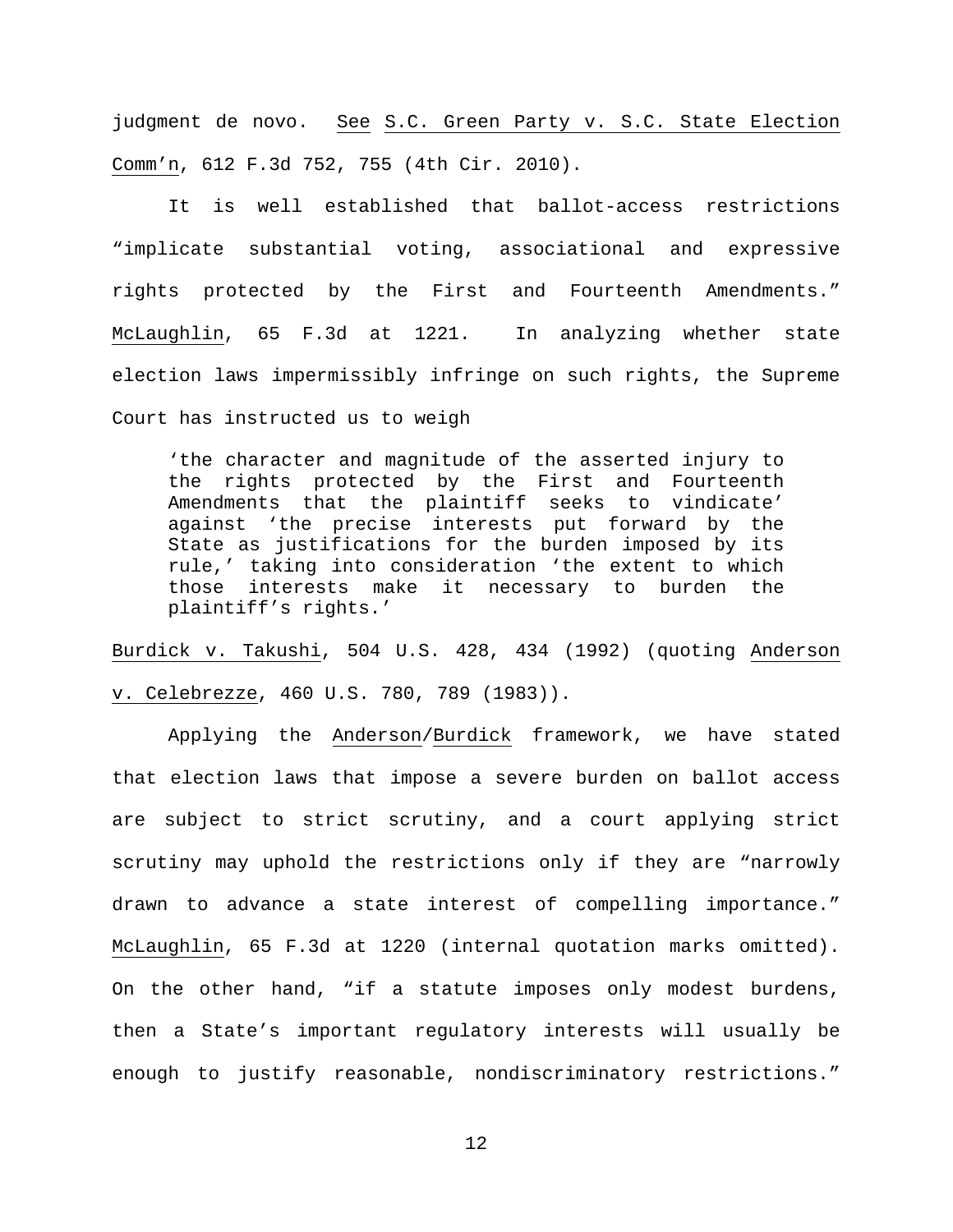S.C. Green Party, 612 F.3d at 756 (internal quotation marks omitted).

When deciding whether a state's filing deadline is unconstitutionally burdensome, we evaluate the combined effect of the state's ballot-access regulations. See Wood v. Meadows, 207 F.3d 708, 711 (4th Cir. 2000) ("When determining whether a given state's filing deadline unconstitutionally burdens candidates' and voters' rights, a court must examine that state's ballot access scheme in its entirety.").

Although the district court relied on our decision in McLaughlin when it applied strict scrutiny, we do not believe that McLaughlin addresses the appropriate level of scrutiny that we should apply here. There, we considered several challenges to North Carolina's then-applicable statutory framework, including its retention requirement to qualify as a recognized political party. See 65 F.3d at 1220. Then, as now, North Carolina imposed a two percent signature requirement on groups seeking to form new political parties. See id. at 1219. At the time, however, the state also required that a notarized affidavit and a five-cent verification fee accompany each signature.[6](#page-12-0) Id. at 1218. Furthermore, a political party could

<span id="page-12-0"></span> $6$  The district court had invalidated the notarized affidavit and five-cent verification fee requirements, and the state did not cross appeal. Id. at 1220.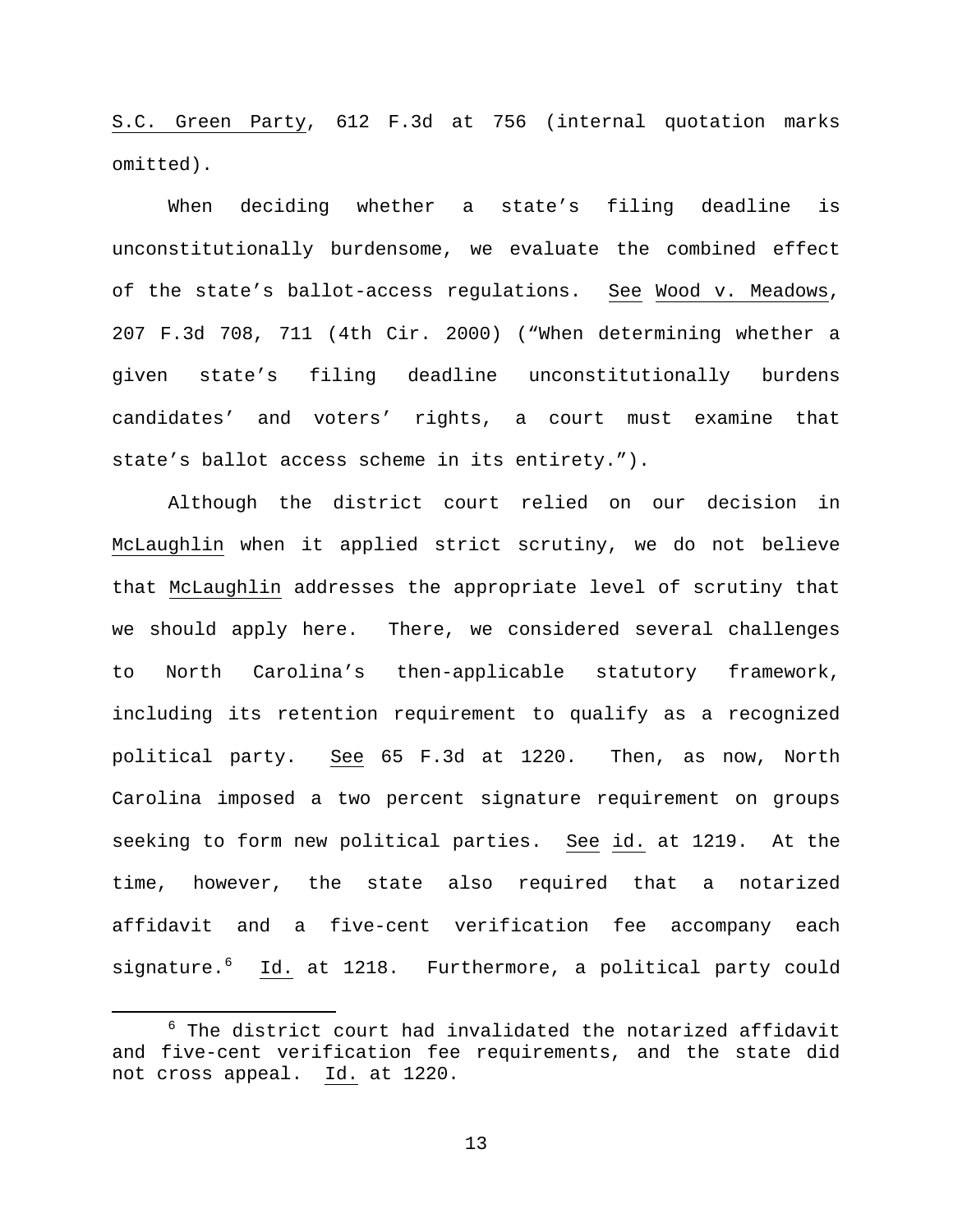only retain the right to field candidates if its nominee for governor or for president received at least ten percent of the votes cast in the previous general election for governor or president.[7](#page-13-0) Id. at 1219.

In McLaughlin, the Libertarian Party challenged the ten percent retention requirement, as it had satisfied the requirements to form a new political party multiple times. Id. at 1219-20. We recognized that the burden imposed by North Carolina's then-applicable restrictions was "undoubtedly severe" because, "as history reveal[ed], those regulations ma[d]e it extremely difficult for any 'third party' to participate in electoral politics." Id. at 1221. Moreover, we expressed concern about the regulations' impact on candidates for local offices. In effect, the regulations prevented any third-party candidates for local offices from designating their party affiliation on the ballot unless their group met the two percent or ten percent requirements--even if the corresponding number of signatures or votes far exceeded the number of people entitled to vote for that local office. Id. at 1224. Concluding that strict scrutiny applied because the restrictions imposed a severe burden, see id. at 1221, we nevertheless rejected the

<span id="page-13-0"></span> $7$  The ten percent requirement has since been repealed. See Electoral Fairness Act, 2006 N.C. Sess. Laws 234 § 1 (changing the ten percent requirement to a two percent requirement).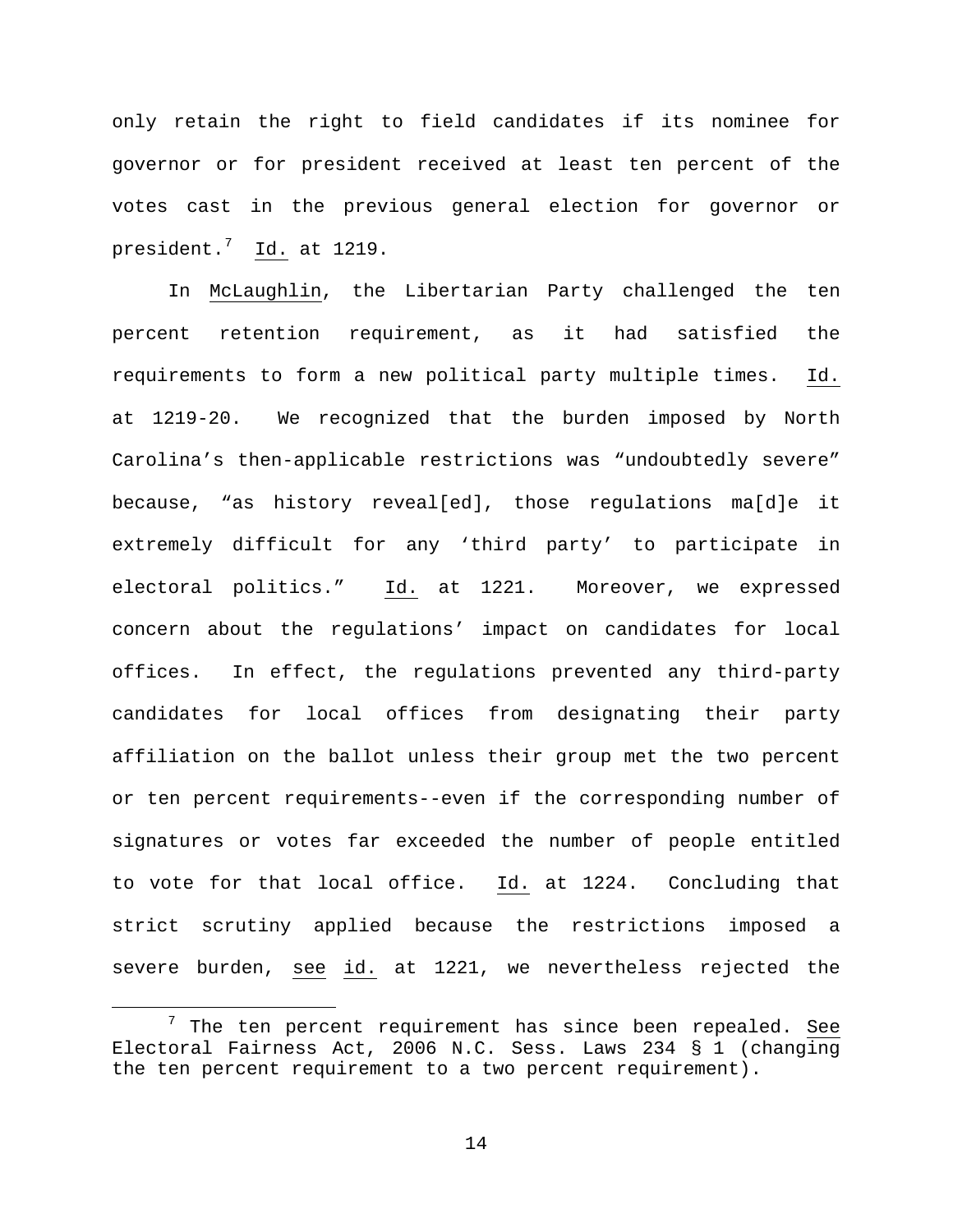Libertarian Party's challenge in light of applicable Supreme Court precedent, id. at 1225-26. We did not expressly decide, however, whether North Carolina's filing deadline is constitutional.[8](#page-14-0)

Nor does McLaughlin mandate that we apply strict scrutiny in this case. In McLaughlin, we considered a significantly more restrictive statutory framework in the context of a different type of challenge. North Carolina no longer requires groups seeking new party status to submit notarized affidavits and verification fees, nor does it impose a ten percent retention requirement. See N.C. Gen. Stat. § 163-96. Thus, the pre-1996 history that we discussed in McLaughlin is immaterial to the question at hand: whether the current statutory framework imposes a severe burden. In addition, Plaintiffs challenge the filing deadline only in the context of presidential elections, which involve the entire statewide electorate. Thus, our concern in McLaughlin about the regulations' effect on candidates in local elections is irrelevant here.

With this background in mind, we address the constitutionality of the May 17 petition-filing deadline as

<span id="page-14-0"></span> $8$  We note that since our 1995 decision in McLaughlin, minor parties have met the two percent signature requirement eight times in presidential election years, and the Libertarian Party placed its candidate on the 2012 ballot by satisfying the ballot retention provision.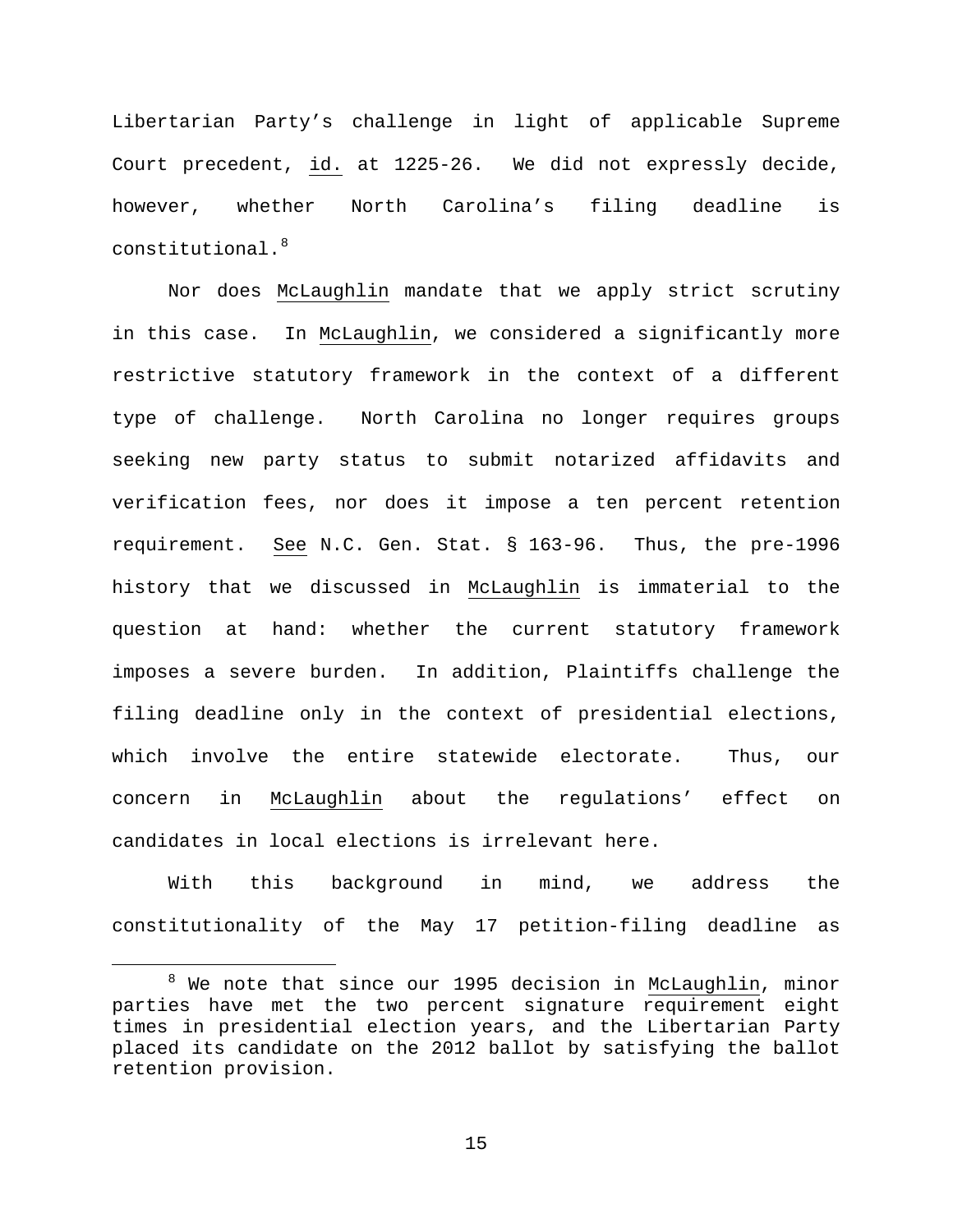applied to Plaintiffs. Consistent with the Supreme Court's analytical framework, "we base our conclusions directly on the First and Fourteenth Amendments and do not engage in a separate Equal Protection Clause analysis." Norman, 502 U.S. at 288 n.8 (quoting Anderson, 460 U.S. at 786 n.7); see also Libertarian Party of Ohio v. Blackwell, 462 F.3d 579, 586 n.6 (6th Cir. 2006)(same); Council of Alt. Political Parties v. Hooks, 179 F.3d 64, 70 n.7 (3d Cir. 1999)(same).

# C.

## 1.

We first address whether the filing deadline imposes a severe burden on Plaintiffs' constitutional rights.Plaintiffs assert that the May 17 deadline, in combination with the unchallenged two percent signature requirement, creates an impermissible barrier to ballot access.[9](#page-15-0) Specifically, Plaintiffs contend that the May 17 deadline prevents them from gathering signatures at the height of the presidential election

<span id="page-15-0"></span> <sup>9</sup> Plaintiffs place great emphasis on a 1988 letter from North Carolina's Office of the Attorney General that suggests the May 17 deadline is unconstitutional. In that letter, however, the Attorney General's Office appears to have read Anderson to require strict scrutiny review in all cases challenging ballot access restrictions. The Court has since clarified that Anderson does not compel strict scrutiny review in all cases, but instead only when the burden imposed is severe. See Burdick, 504 U.S. at 434. In any event, this letter has no bearing on our resolution of this case.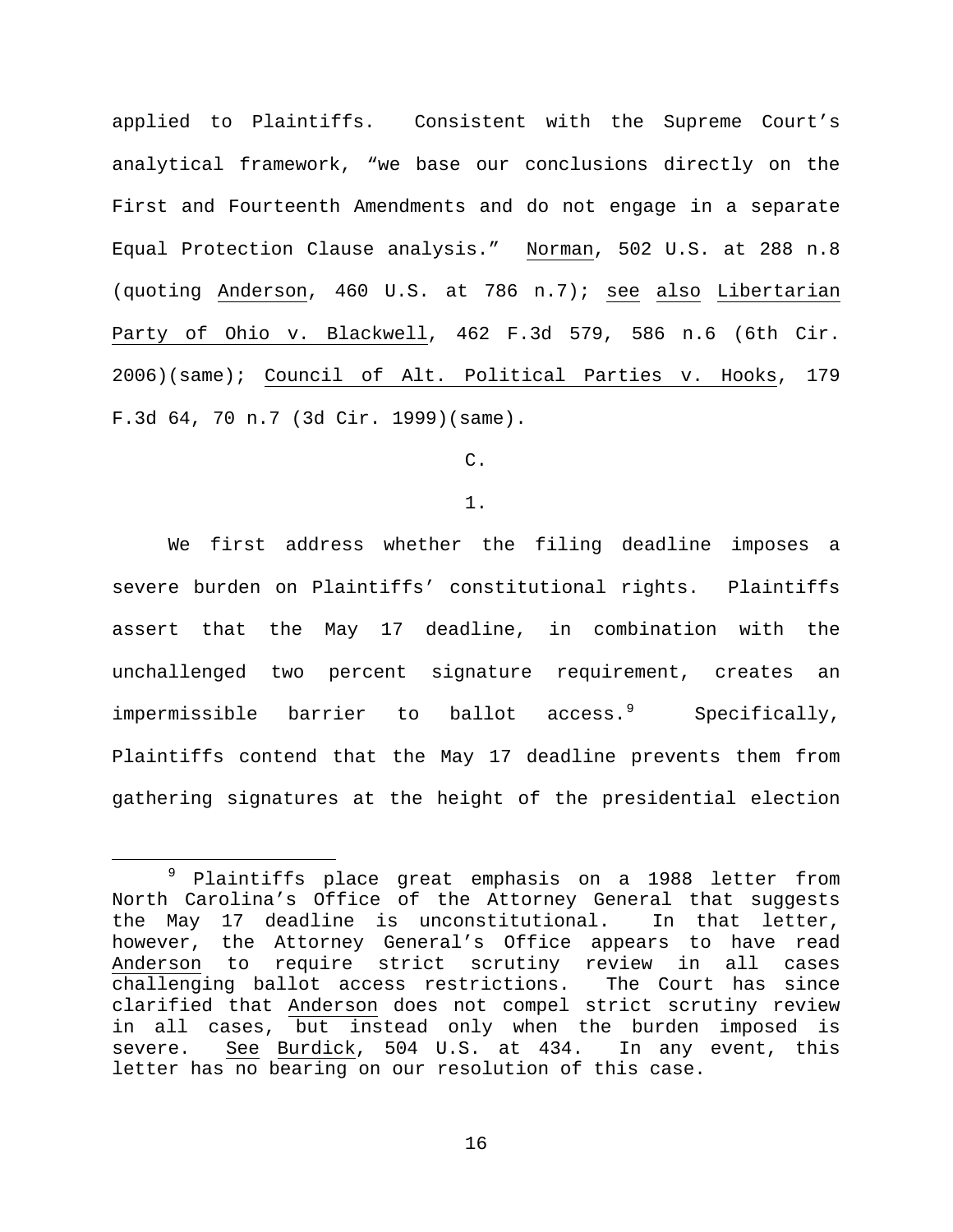season. According to them, early filing deadlines impose a severe burden by requiring parties to gather signatures when the election is remote, before voters focus on the campaigns. Plaintiffs emphasize that the May 17 deadline comes before most of the presidential candidates have been selected and before the candidates' political platforms are defined.

Plaintiffs' argument ignores important alleviating factors in North Carolina's statutory framework. North Carolina does not limit groups to a short time frame for gathering signatures, and groups are on notice of the number of signatures they need to collect three-and-one-half years before the deadline. Plaintiffs thus have ample opportunity to collect signatures when voters are engaged, such as during primaries and other elections. And they have a large pool from which to collect signatures, as the state does not preclude voters from signing petitions based on their party affiliation or from signing multiple petitions.

Plaintiffs also misconstrue the timeline for presidential election cycles. Although the Republican and Democratic parties did not officially nominate their candidates for president until August and September of 2012, the names of potential recognizedparty candidates and their platforms were known well before the May 17 deadline. Given that North Carolina held a primary on May 8, 2012, the May 17 deadline allowed Plaintiffs to engage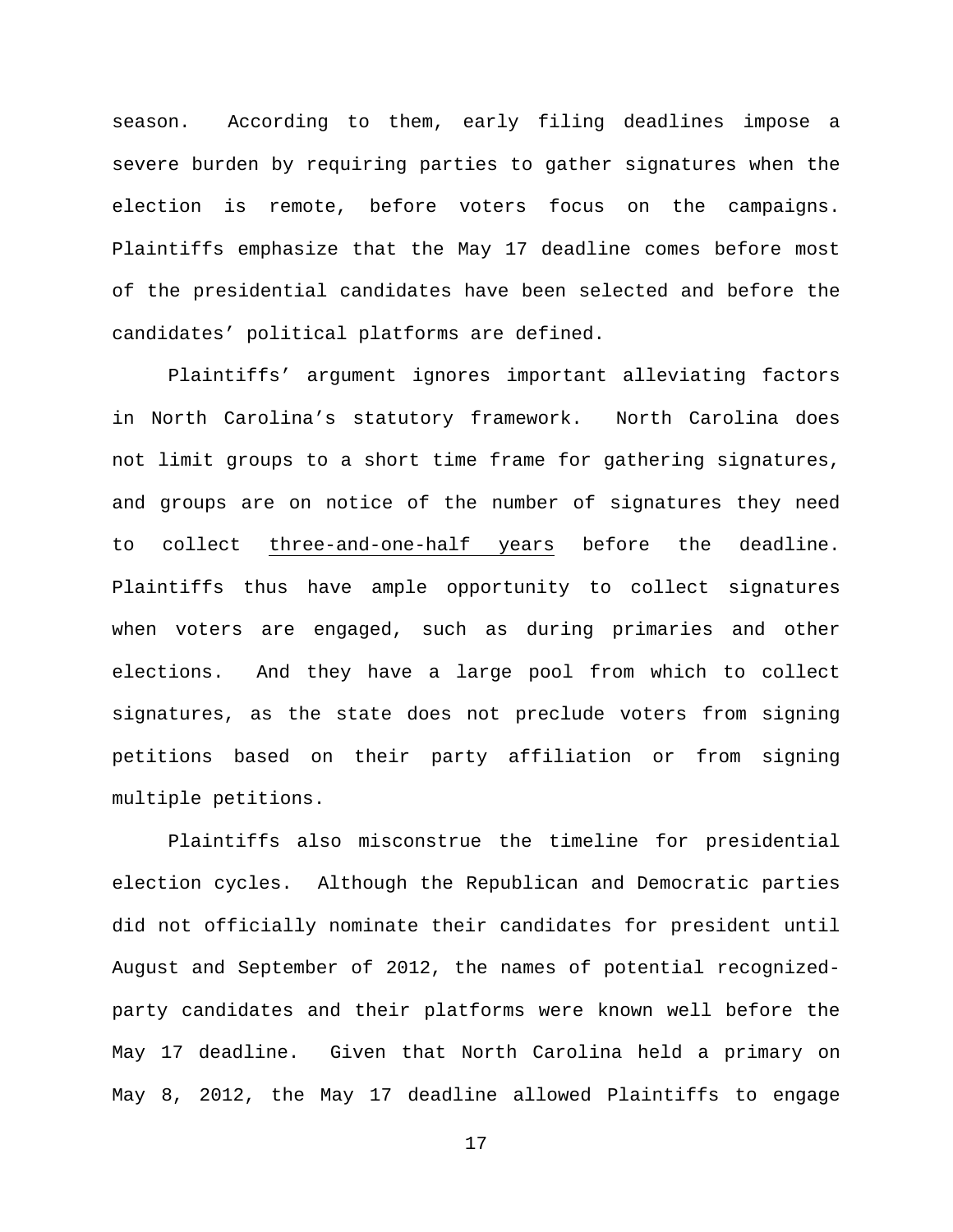voters during the height of the primary season. Indeed, Plaintiffs could have collected signatures from registered voters at polling locations during the early voting period and on the day of the May primary.

The cases Plaintiffs cite, wherein courts have struck down filing deadlines, are inapposite, principally because the deadlines in those cases preceded the state's primary. $^{10}$  $^{10}$  $^{10}$  See, e.g., Anderson, 460 U.S. at 804 n.31, 806 (striking down Ohio's filing deadline for unaffiliated presidential candidates, which fell in March--75 days before a June primary); Nader v. Brewer, 531 F.3d 1028, 1038-40 (9th Cir. 2008) (striking down Arizona's filing deadline for unaffiliated candidates, which fell in June- -90 days before the primary); MacBride v. Exon, 558 F.2d 443, 446, 448-49 (8th Cir. 1977) (striking down Nebraska's deadline for the formation of new political parties, which fell in February--90 days before the primary). As the Sixth Circuit has explained, "the great weight of authority . . . has distinguished between filing deadlines well in advance of the primary and general elections and deadlines falling closer to

<span id="page-17-0"></span><sup>&</sup>lt;sup>10</sup> Plaintiffs cite one federal district court case that did not address whether the filing deadline fell before or after the See Nader 2000 Primary Comm., Inc. v. Hazeltine, 110 F. Supp. 2d 1201, 1208-09 (D.S.D. 2000) (striking down June 20 deadline for unaffiliated presidential candidates). We do not find the reasoning of that case persuasive.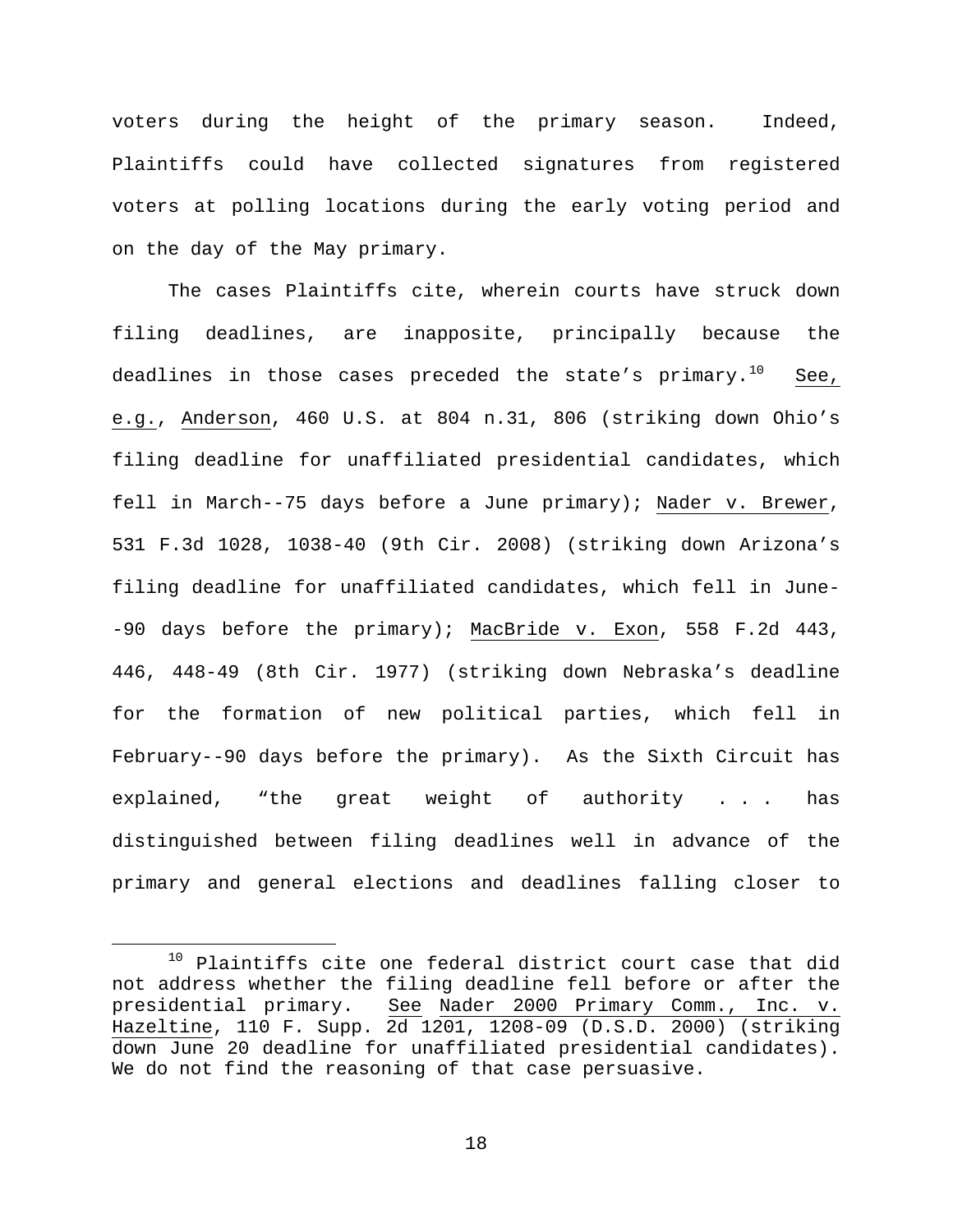the dates of those elections." Libertarian Party of Ohio, 462 F.3d at 590.

Election law schemes with modest signature requirements and filing deadlines falling close to or after the primary election are the relevant points of comparison. We, and several of our sister circuits, have found that such schemes do not impose severe burdens. See, e.g., Swanson v. Worley, 490 F.3d 894, 905-06, 910 (11th Cir. 2007) (upholding Alabama's primary-day filing deadline, in combination with a three percent signature requirement, for unaffiliated candidates in local and statewide elections); Lawrence v. Blackwell, 430 F.3d 368, 370, 375 (6th Cir. 2005) (upholding Ohio's primary-eve filing deadline for unaffiliated congressional candidates, in combination with a one percent signature requirement); Wood, 207 F.3d at 713-14, 717 (upholding Virginia's primary-day filing deadline, in combination with a 0.5% signature requirement, for unaffiliated candidates in local and statewide elections).

Plaintiffs have not shown that North Carolina's scheme burdens them in any meaningful way. In that respect, this case is far different from Anderson, where the Supreme Court held Ohio's March 20 filing deadline for unaffiliated presidential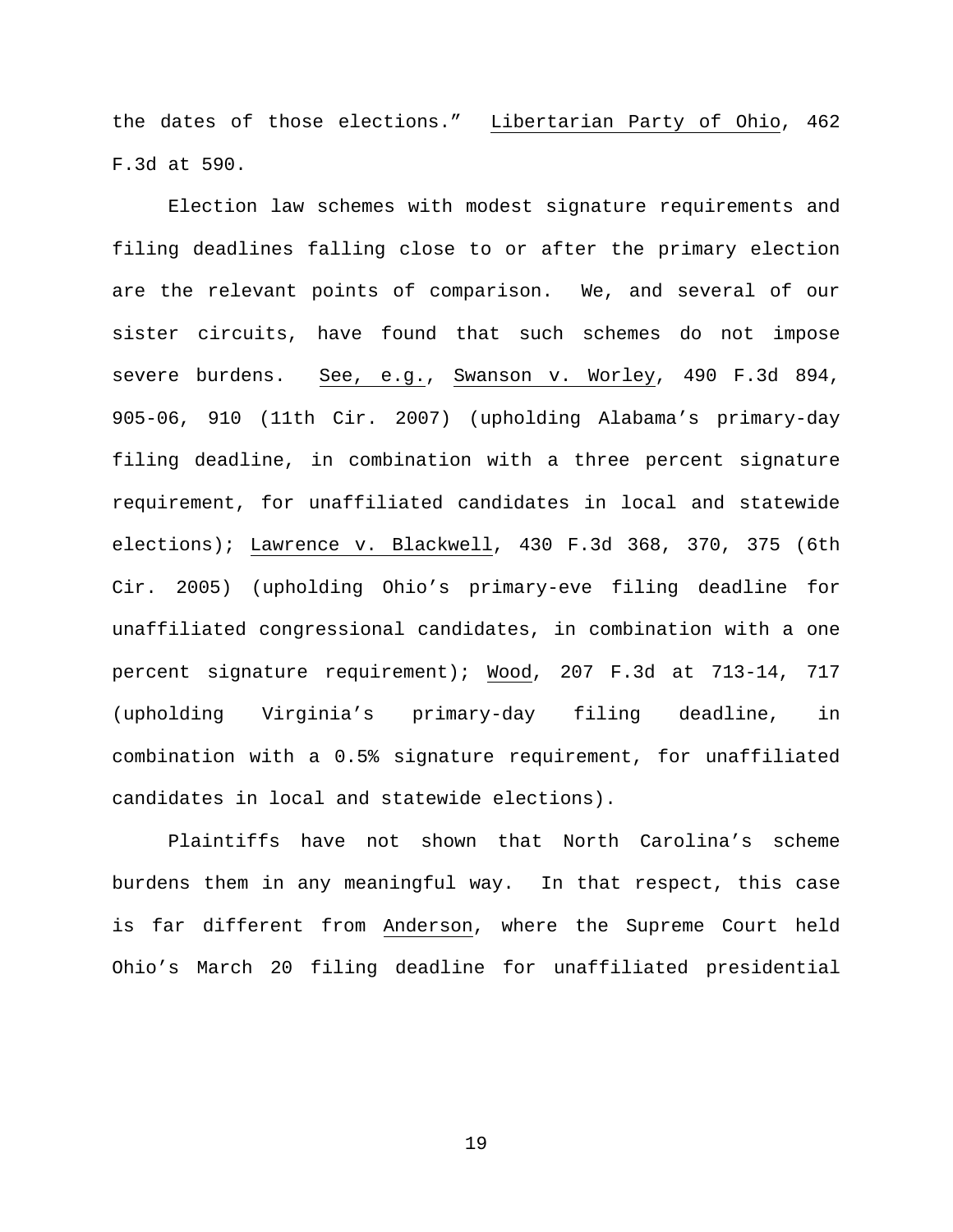candidates unconstitutional.<sup>11</sup> See 460 U.S. at 806. There, the deadline fell 75 days before a June primary. Id. at 804 n.31. Anderson's supporters submitted a petition that satisfied all of Ohio's statutory requirements, but the state refused to accept it solely because it was about two months late. $^{12}$  Id. at 782. The Court explained that the March filing deadline burdened unaffiliated candidates who decided to run before the deadline because they were forced to gather signatures "[w]hen the primary campaigns [were] far in the future and the election itself [was] even more remote." Id. at 792. The deadline also excluded any unaffiliated presidential candidate who decided to run after the deadline. Id. Ultimately, the Court concluded

<span id="page-19-0"></span> $11$  Plaintiffs' challenge is also far different from cases in circuit in which we have found that ballot-access our circuit in which we have found requirements impose a severe burden and fail strict scrutiny. See, e.g., Libertarian Party of Va. v. Judd, 718 F.3d 308, 317- 19 (4th Cir. 2013) (holding that residency restrictions on petition witnesses fail strict scrutiny because the restrictions impose a severe burden and the state "produced no concrete evidence of persuasive force explaining why the plaintiffs' proposed solution . . . would be unworkable or impracticable"). In Judd, we explained that there was a general consensus among our sister circuits that residency restrictions on petition witnesses created a severe burden. Id. at 317. Here, there is no such consensus, and the weight of authority cuts against Plaintiffs' position.

<span id="page-19-1"></span><sup>&</sup>lt;sup>12</sup> Anderson's name nonetheless appeared on Ohio's ballot because the district court held that the filing deadline was unconstitutional, and the state did not seek to stay the district court's order. Id. at 783-84. The appeal was pending on the date of the presidential election. Id. at 784.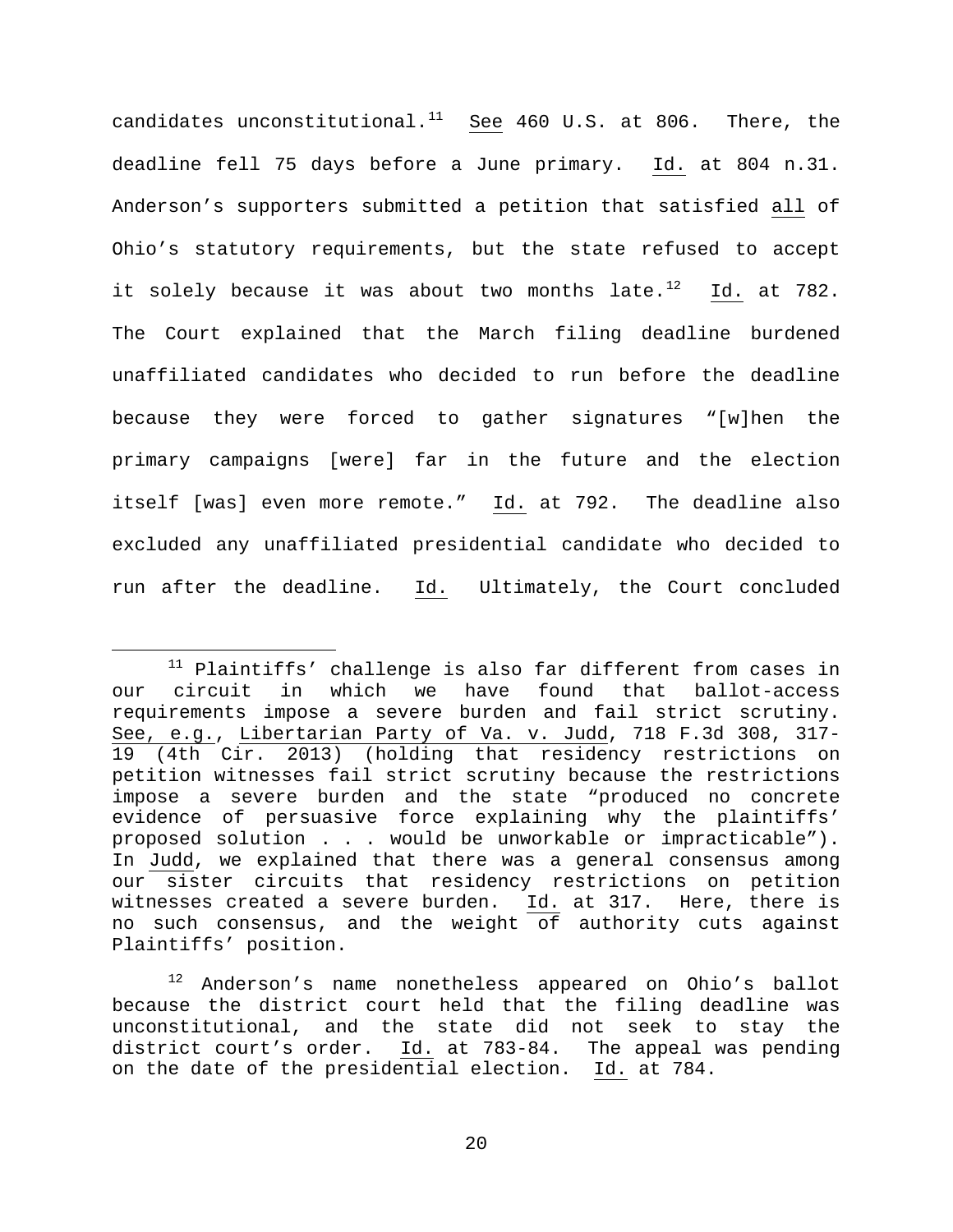that the burden the filing deadline imposed "unquestionably outweigh[ed] the State's minimal interest in imposing a March deadline." Id. at 806.

Unlike the March 20 deadline in Anderson, however, North Carolina's May 17 petition-filing deadline falls after the state's May primary. And although not dispositive, Plaintiffs here did not come close to meeting the other petition requirements for the 2012 general election--most notably the two percent signature requirement. By April 17, 2012, the North Carolina Constitution Party had submitted only 3,521 signatures- -2,827 of which had been verified by the relevant counties--out of a required 85,379. The North Carolina Green Party had submitted no petitions by that date. Moreover, neither party submitted any petitions between the date of the May primary and the filing deadline.

In sum, we are not persuaded that the May 17 deadline, considered in the context of North Carolina's ballot-access scheme, imposes a severe burden on Plaintiffs' ability to form new parties and nominate candidates. To the contrary, because Plaintiffs have ample time and opportunity to collect the reasonable number of required signatures, we conclude that the burden on Plaintiffs is modest.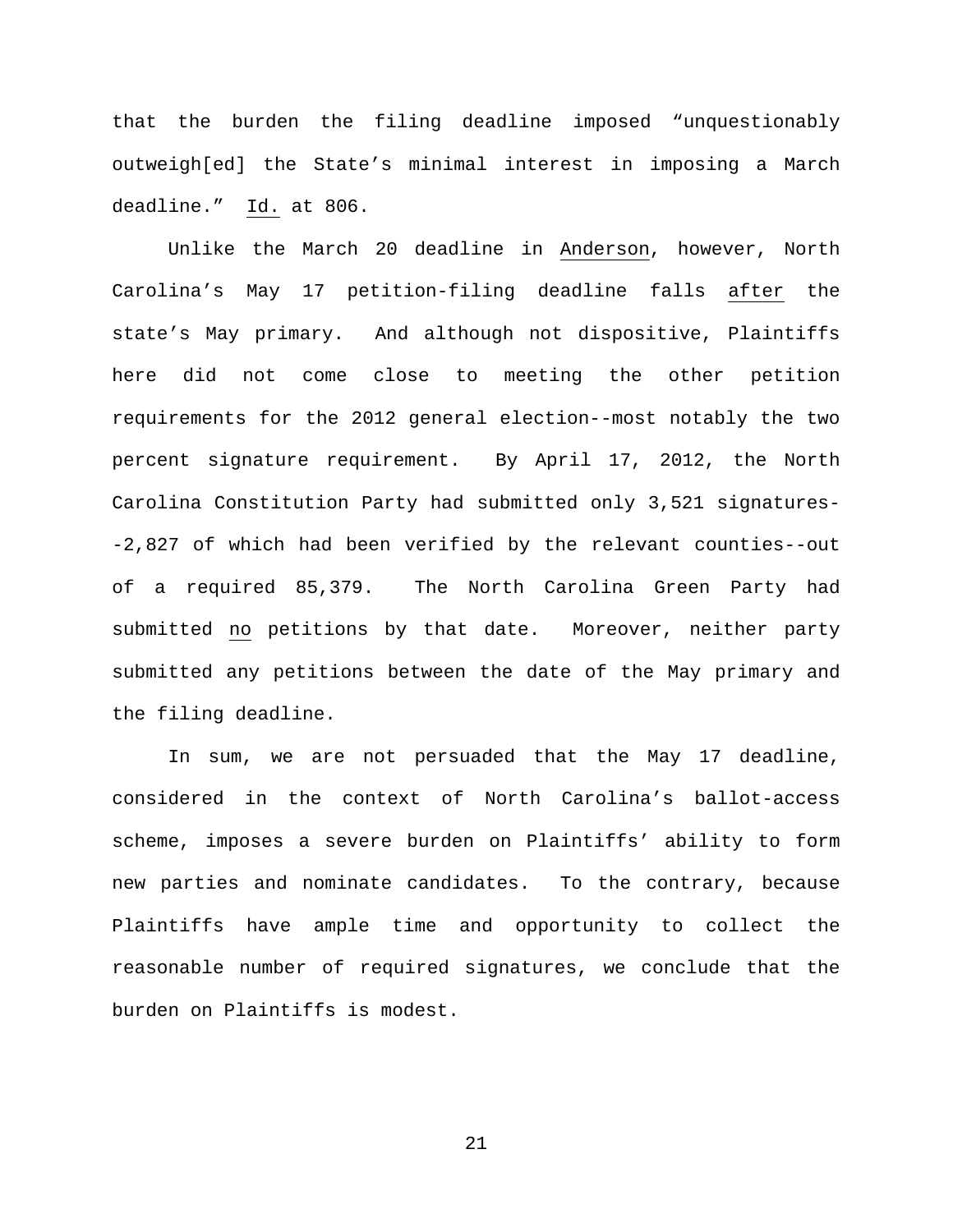Because the deadline does not impose a severe burden*,* we decline to apply strict scrutiny to Plaintiffs' claim.<sup>[13](#page-21-0)</sup> Instead, we simply "balance the character and magnitude of the burdens imposed against the extent to which the regulations advance the state's interests in ensuring that 'order, rather than chaos, is to accompany the democratic processes.'" McLaughlin, 65 F.3d at 1221 (quoting Storer v. Brown, 415 U.S. 724, 730 (1974)). North Carolina's "asserted regulatory interests need only be sufficiently weighty to justify the limitation imposed on the [plaintiffs'] rights." See Timmons v. Twin Cities Area New Party, 520 U.S. 351, 364 (1997) (internal quotation marks omitted).

To support its choice of a May 17 deadline, North Carolina relies on its general interest in regulating the election process. There is "an important state interest in requiring

<span id="page-21-0"></span> $13$  In its appellate brief, the state did not contest the district court's application of strict scrutiny to Plaintiffs' challenge. We, however, are not bound by that concession but rather must independently determine the proper standard of review. See Kamen v. Kemper Fin. Servs., Inc., 500 U.S. 90, 99 (1991) ("When an issue or claim is properly before the court, the court is not limited to the particular legal theories advanced by the parties, but rather retains the independent power to identify and apply the proper construction of governing law."); see also United States ex rel. May v. Purdue Pharma L.P., 737 F.3d 908, 913 n.3 (4th Cir. 2013) (citing Kamen and explaining that a party's failure to raise a particular argument "does not preclude our consideration and application of it").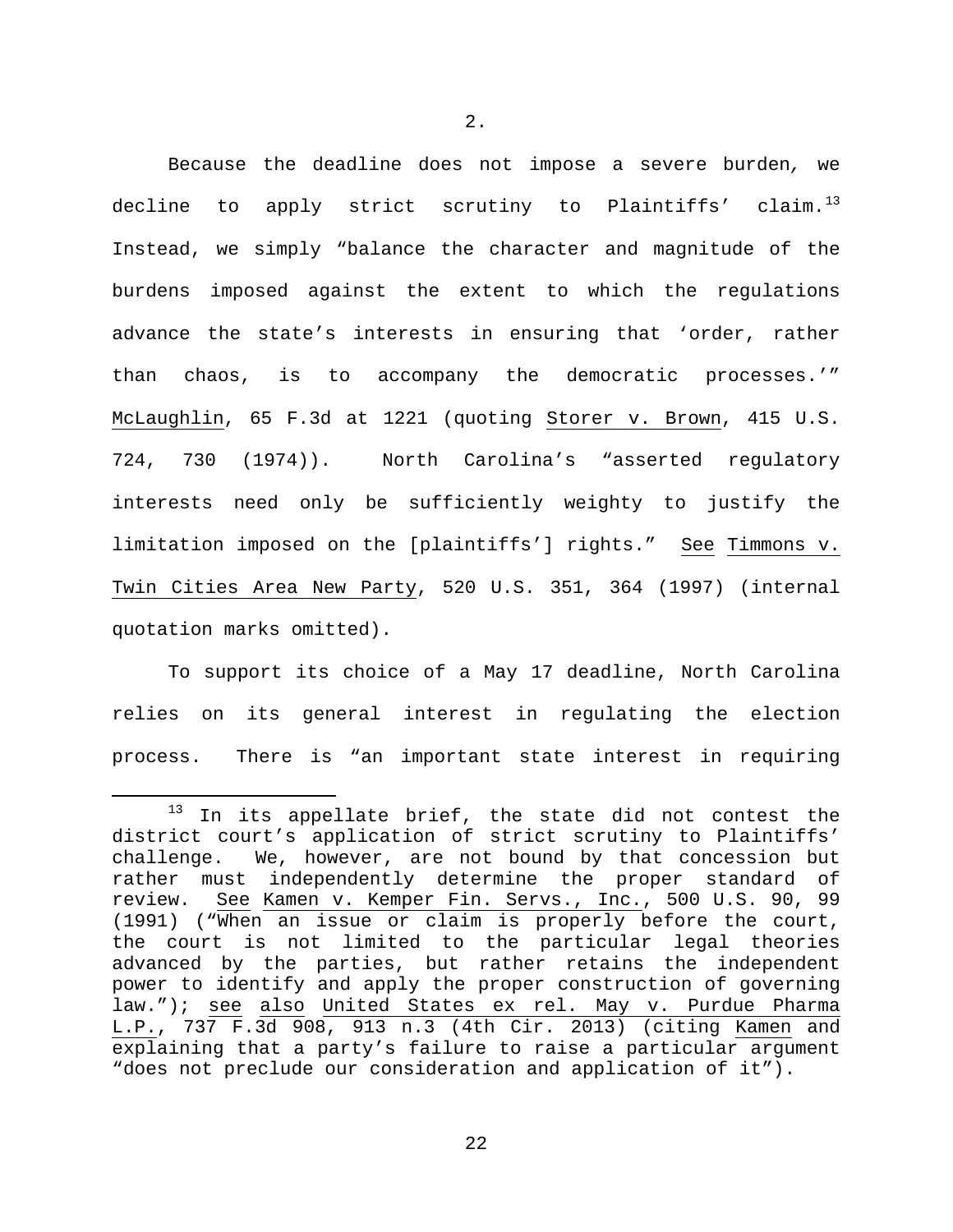some preliminary showing of a significant modicum of support before printing the name of a political organization's candidate on the ballot--the interest, if no other, in avoiding confusion, deception, and even frustration of the democratic process at the general election." Jenness v. Fortson, 403 U.S. 431, 442 (1971). States are not required "to make a particularized showing of the existence of voter confusion, ballot overcrowding, or the presence of frivolous candidacies prior to the imposition of reasonable restrictions on ballot access. $14$ Munro v. Socialist Workers Party, 479 U.S. 189, 194-95 (1986). Indeed, states have an interest "in ensuring orderly, fair, and efficient procedures for the election of public officials." See S.C. Green Party, 612 F.3d at 759. This interest necessarily requires the imposition of some cutoff period "to verify the validity of signatures on the petitions, to print the ballots, and, if necessary, to litigate any challenges." See Am. Party of Tex. v. White, 415 U.S. 767, 787, n.18 (1974).

Plaintiffs concede the state's interest in regulating elections generally, but they argue that its interest in regulating presidential elections is diminished. It is true

<span id="page-22-0"></span><sup>&</sup>lt;sup>14</sup> As the record shows, North Carolina's ballot is often lengthy, which has contributed to lines at the polls and increased costs for additional tabulators in counties that use paper ballots.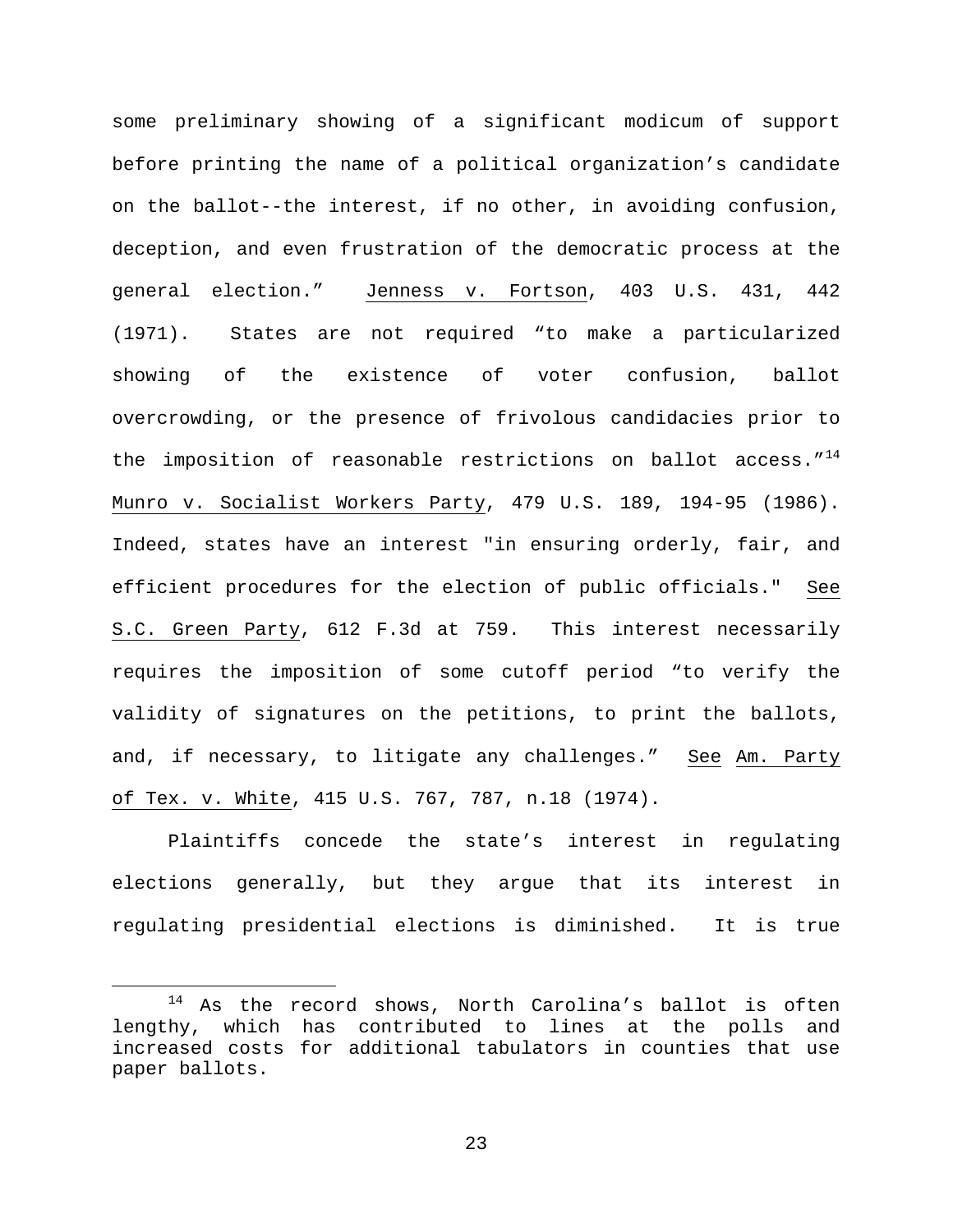that "in a Presidential election a State's enforcement of more stringent ballot access requirements, including filing deadlines, has an impact beyond its own borders." Anderson, 460 U.S. at 795. Indeed, a state has a "less important interest in regulating Presidential elections than statewide or local elections, because the outcome of the former will be largely determined by voters beyond the State's boundaries." Id. Even so, states maintain an interest in regulating presidential elections.

We conclude that North Carolina's choice of a May 17 deadline is reasonable, especially in context. The deadline falls after the state's May primary and precedes other important deadlines. Notably, the counties need time to verify signatures before the June 1 deadline. And even putting the June 1 deadline aside, North Carolina also requires qualifying new parties to select their nominees by party convention and submit their names by July 1. These deadlines permit the government to verify signatures and prepare the ballot before the November election. Accepting Plaintiffs' argument would require us to overturn all of North Carolina's pre-election deadlines for new parties. Having determined that the May 17 deadline is reasonable, we decline this invitation.

Balancing "the character and magnitude of the burdens imposed against the extent to which the regulations advance the